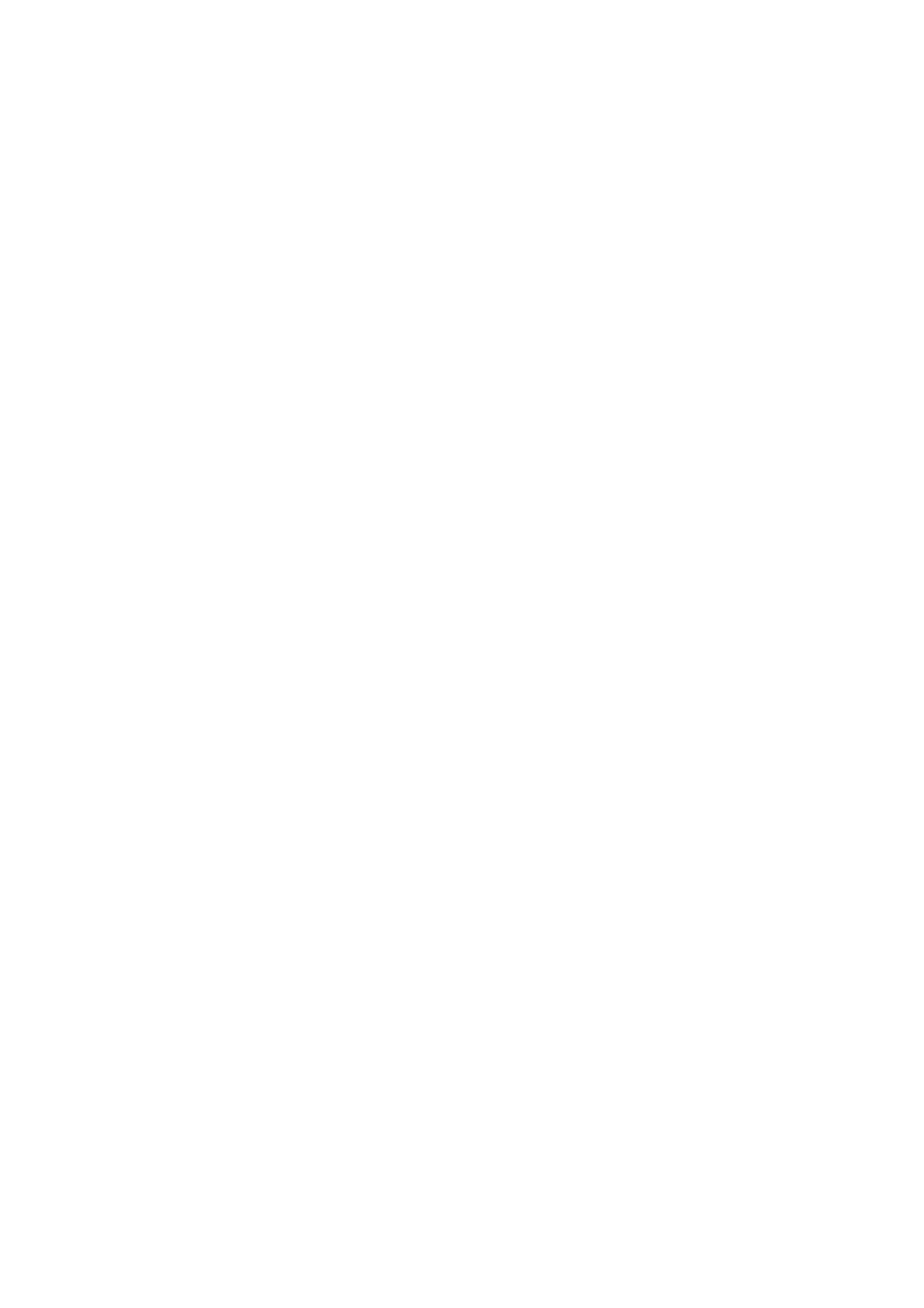| <b>CONTENTS</b> |
|-----------------|
|-----------------|

|                      | <b>KiwiSaver (Supplementary Order Papers)</b>                                                                     | $\mathbf{1}$   |
|----------------------|-------------------------------------------------------------------------------------------------------------------|----------------|
| Overview             |                                                                                                                   | 3              |
|                      | Member tax credits                                                                                                |                |
|                      | Issue: Member tax credit eligibility, calculation and claim process                                               | $\overline{4}$ |
| Issue:               | Member tax credit – timing of payment to providers and splitting of credit<br>between providers                   | 9              |
|                      | Issue: Definition of "creditable membership"                                                                      | 11             |
| Vesting              |                                                                                                                   | 12             |
|                      | Supplementary Order Paper 139: Responsible investment disclosure                                                  |                |
|                      | Issue: Section numbering                                                                                          | 13             |
|                      | Issue: "Activities" heading                                                                                       | 13             |
|                      | Issue: Best financial interests of members                                                                        | 14             |
|                      | Issue: The "tie breaker" principle                                                                                | 15             |
|                      | Issue: The ability to change approaches to responsible investment                                                 | 16             |
|                      | Issue: Implementation date                                                                                        | 17             |
|                      | Issue: Application date                                                                                           | 18             |
|                      | Issue: The requirement for a website                                                                              | 18             |
|                      | Issue: Inclusion of the disclosure of responsible investment for all securities                                   | 19             |
|                      | Other KiwiSaver technical issues                                                                                  |                |
|                      | Issue: Redraft proposed section 66A and Schedule 4                                                                | 20             |
|                      | Issue: Application date for the proposed rules for invalid enrolments                                             | 20             |
|                      | Issue: Provisions implying legislative terms into existing trust deeds                                            | 21             |
|                      | Issue: Notification to Government Actuary of subsequent payment                                                   | 22             |
| Issue:               | Application date of proposed amendment to sections 215 and 216 to clarify<br>which month the penalty applies from | 22             |
| <b>Other matters</b> |                                                                                                                   |                |
|                      | PIE rules - Auckland Regional Holdings                                                                            |                |
|                      | Retirement Scheme Contribution Withholding Tax (RSCWT)                                                            | 28             |
|                      | Issue: Definition of "retirement scheme contribution" too wide                                                    | 28             |

Issue: That taxable Māori authority distributions that are retirement scheme

contributions be excluded from the resident withholding tax rules 29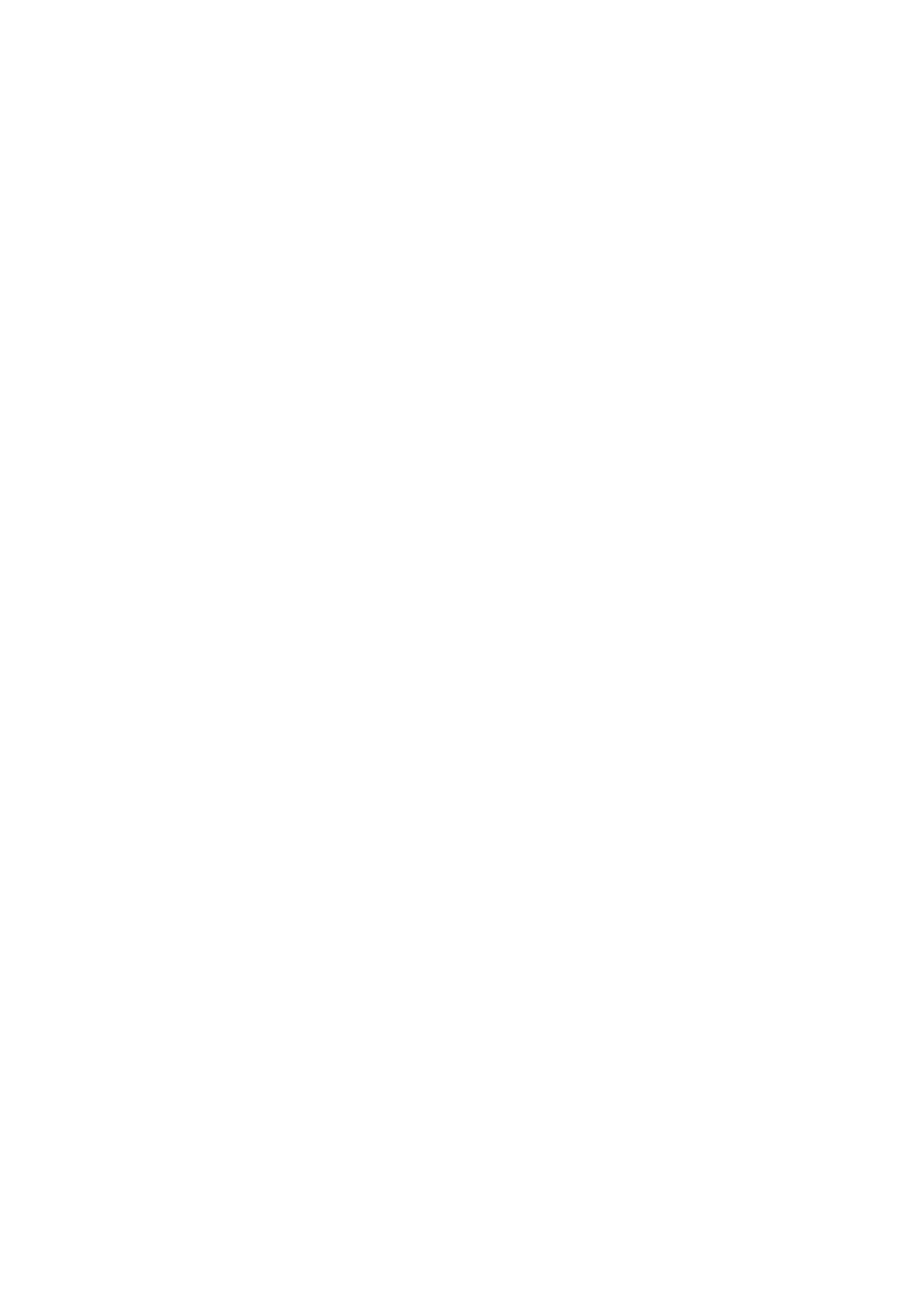# KiwiSaver (Supplementary Order Papers)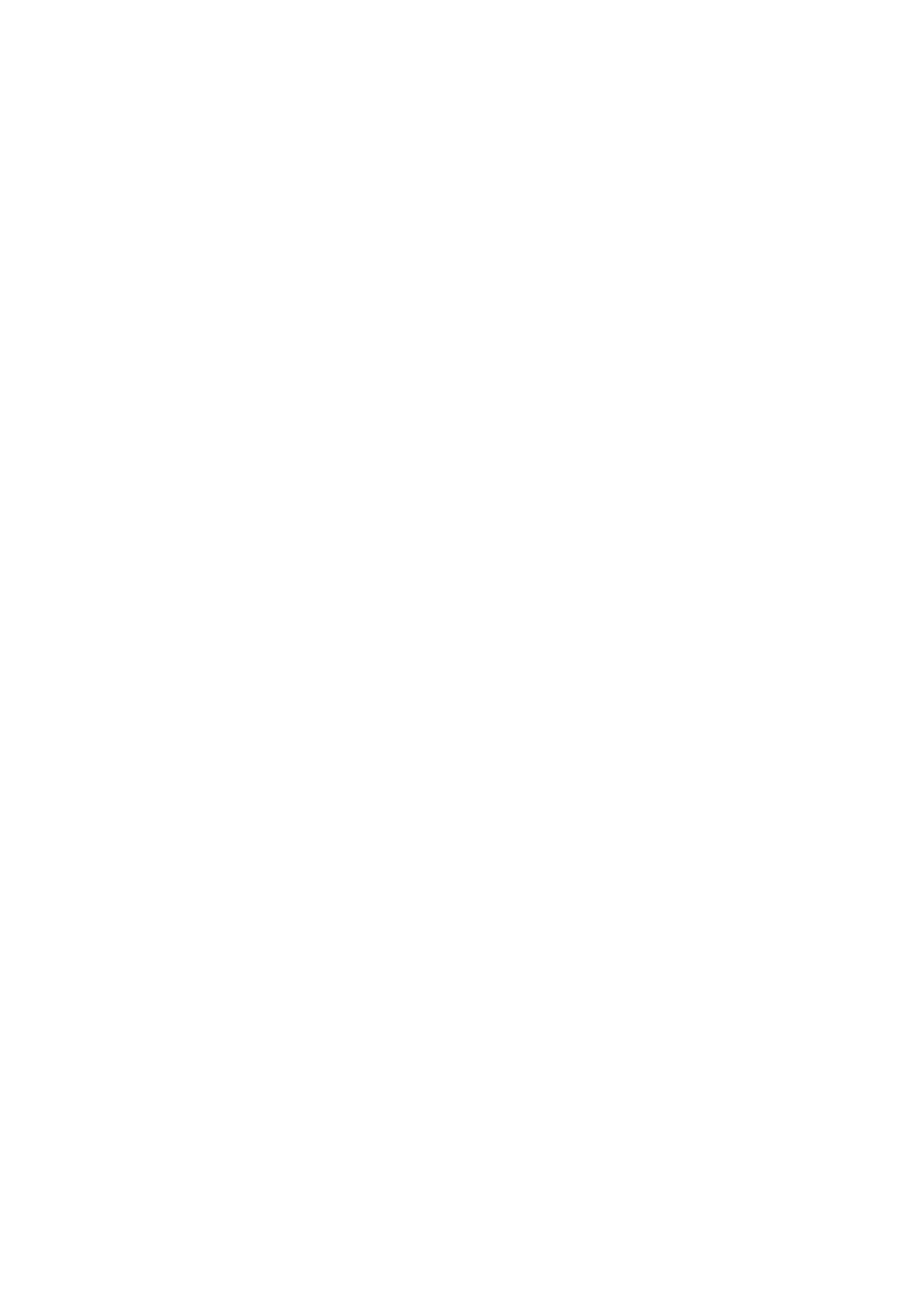This section covers the following submissions on:

- Supplementary Order Paper No. 130 (Responsible Investment Disclosure);
- the administration of the member tax credit (including submissions received on Supplementary Order Paper No. 130);
- the vesting of contributions to existing superannuation schemes counting towards compulsory employer contributions; and
- minor technical issues.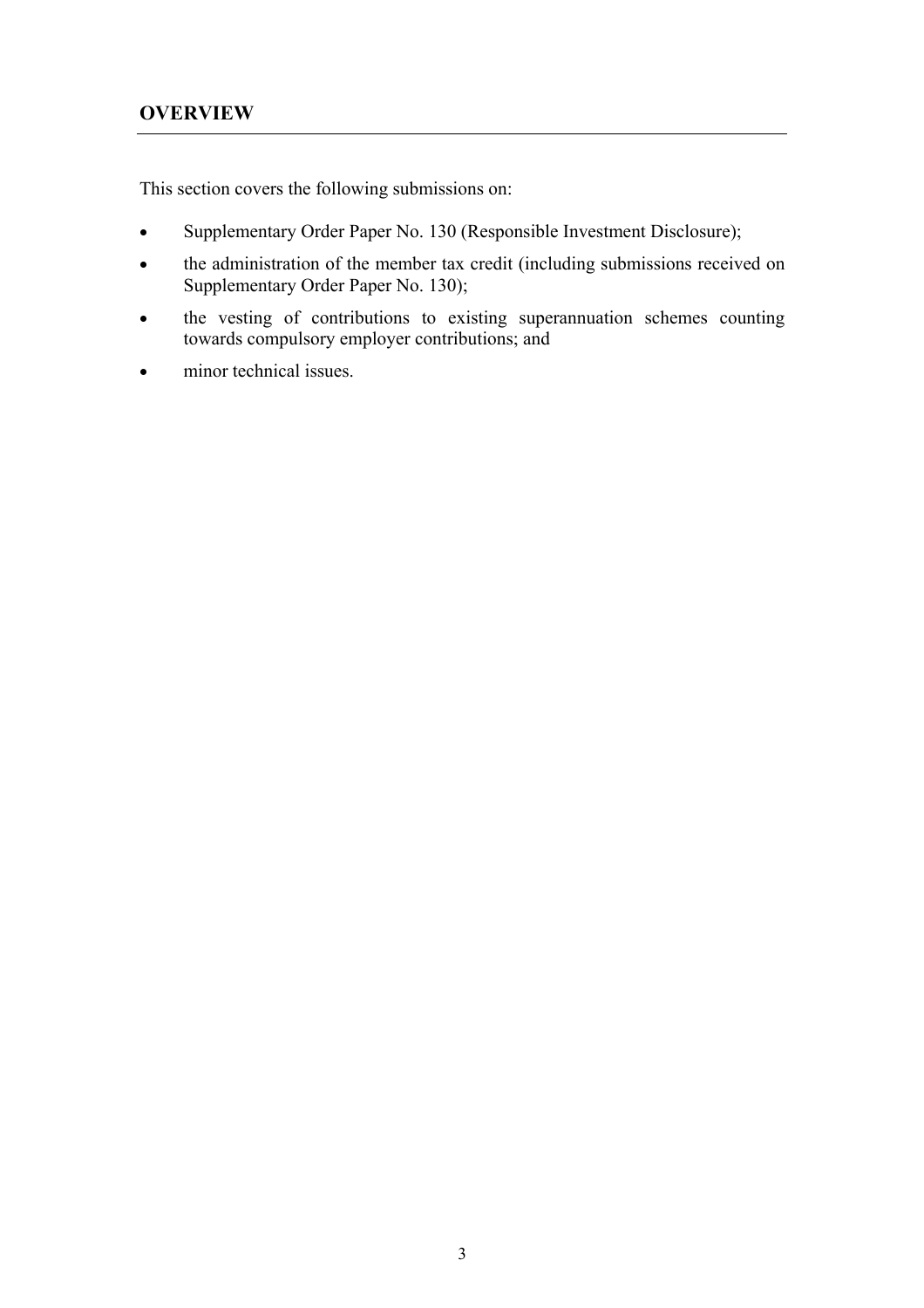## **Issue: Member tax credit eligibility, calculation and claim process**

#### **Submissions**

*(23 and 23A – Investment Savings & Insurance Association of NZ Inc, 47 – ING, 54 – ASB, 61 – KPMG, 91 and 91A – New Zealand Institute of Chartered Accountants, 71 – PricewaterhouseCoopers, 87 and 87A – ASFONZ)* 

The member tax credit calculation is based on the number of days of the tax year the member is eligible. It is impractical for providers to require this information from all members and to change their systems to record the required history of residency. Major systems changes would also be required to enable calculation based on a member's age and the number of days they are eligible. There is insufficient time for providers to make the required changes to their systems. These changes would also increase the complexity and cost of running KiwiSaver schemes. *(Investment Savings & Insurance Association of NZ Inc, ING)*

It is impractical to require providers to be "reasonably satisfied" about how many days during the credit year a person is eligible to receive the tax credit. Being "reasonably satisfied" is also open to interpretation. *(Investment Savings & Insurance Association of NZ Inc, ING, KPMG)* 

The requirements that a provider be "reasonably satisfied" that a member meets the residence requirement and has "no knowledge that the person does not meet" the other requirements for claiming the tax credit create some uncertainty and also make compliance more difficult for fund providers. *(New Zealand Institute of Chartered Accountants)* 

We support the clarification provided under the SOP in relation to the timing of eligibility for member tax credits. *(ASFONZ)* 

Fund providers will need to set up additional systems to identify members who join before 1 October 2007 and contribute before 31 October from those who join before 1 October but do not contribute before 31 October. These systems will then become obsolete. The substantial additional administrative burden that this requirement will cause for fund providers is out of proportion to the benefit for the government of preventing a limited number of people from paying \$1,042.86 in June 2008 and receiving member tax credits for a full year rather than one month. SOP No. 130 should be amended to create one rule for determining the member credit start date. *(Investment Savings & Insurance Association of NZ Inc)*

Eligibility should be based on the member's status on the last day of the tax credit year (30 June). *(Investment Savings & Insurance Association of NZ Inc, ING, ASB)*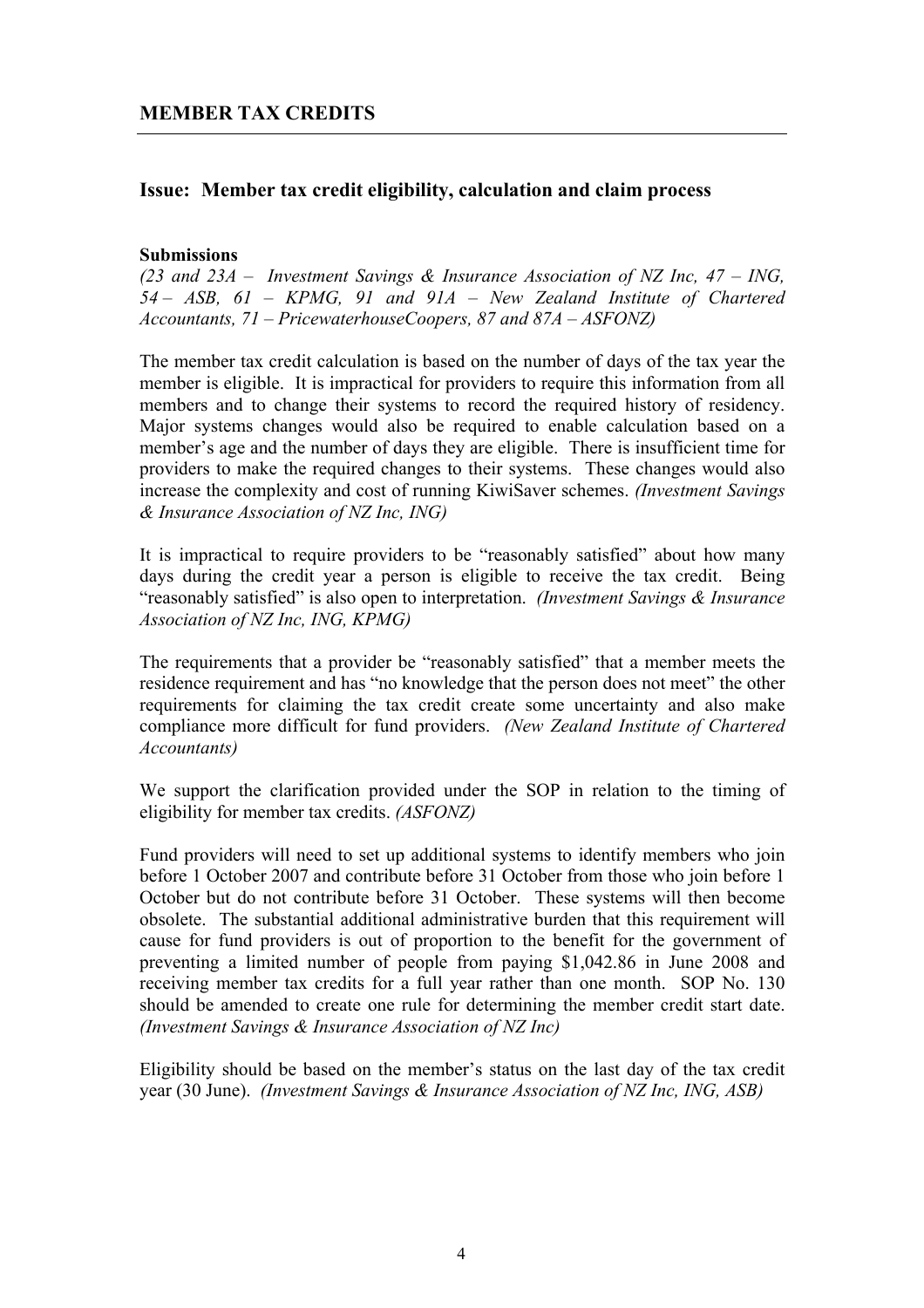Where a member has contributed \$1,040 at any time over the year, the member should be entitled to the full tax credit of \$1,040. Contributions should not be apportioned according to membership. The result will be that a person will not receive the full \$1,040 in the year of joining or leaving KiwiSaver, despite contributing \$1,040 or more. The full member tax credit should be available to all members in the year they join, irrespective of when in a member credit year they choose to join KiwiSaver. *(PricewaterhouseCoopers)*

Members should be required to inform fund providers that they meet the requirements of the member tax credit and providers should be able to rely on the information. *(New Zealand Institute of Chartered Accountants)* 

Members should be required to advise providers of any change in eligibility and providers should be able to rely on the last advice received from members. *(Investment Savings & Insurance Association of NZ Inc, ING, ASB, KPMG)* 

As Inland Revenue could potentially hold eligible contributions that have not yet been paid to the provider, some members will not receive their full credit if Inland Revenue does not consider the contributions they hold. *(Investment Savings & Insurance Association of NZ Inc, ING, ASB)*

Inland Revenue should be furnished with a statement detailing sufficient information to enable it to calculate the member's tax credit for the year (rather than the provider calculating it). This would include eligible contributions received directly by the provider, details and rules of any mortgage diversion facility in place for the member, the member's date of birth and the member's residency status as at 30 June. *(Investment Savings & Insurance Association of NZ Inc, ING, ASB)* 

The calculation of the member tax credit should be undertaken by Inland Revenue rather than the fund provider. Accordingly, the provisions in SOP No. 130 regarding fund provider claims for member tax credits would be unnecessary. *(Investment Savings & Insurance Association of NZ Inc)* 

The processes for fund providers to claim member tax credits are complex and costly to implement. The most efficient approach to determining claims across the whole KiwiSaver scheme is for the calculation process to be consolidated with Inland Revenue in its role as central administrator, and with providers supplying supporting information. *(Investment Savings & Insurance Association of NZ Inc)*

## **Comment**

To be eligible for the member tax credit an individual must:

- be a member of KiwiSaver or a complying superannuation fund;
- be aged between 18 years and the age of eligibility for fund withdrawal (the age entitlement of New Zealand Superannuation – age  $65 -$  or five years of membership, whichever is the later); and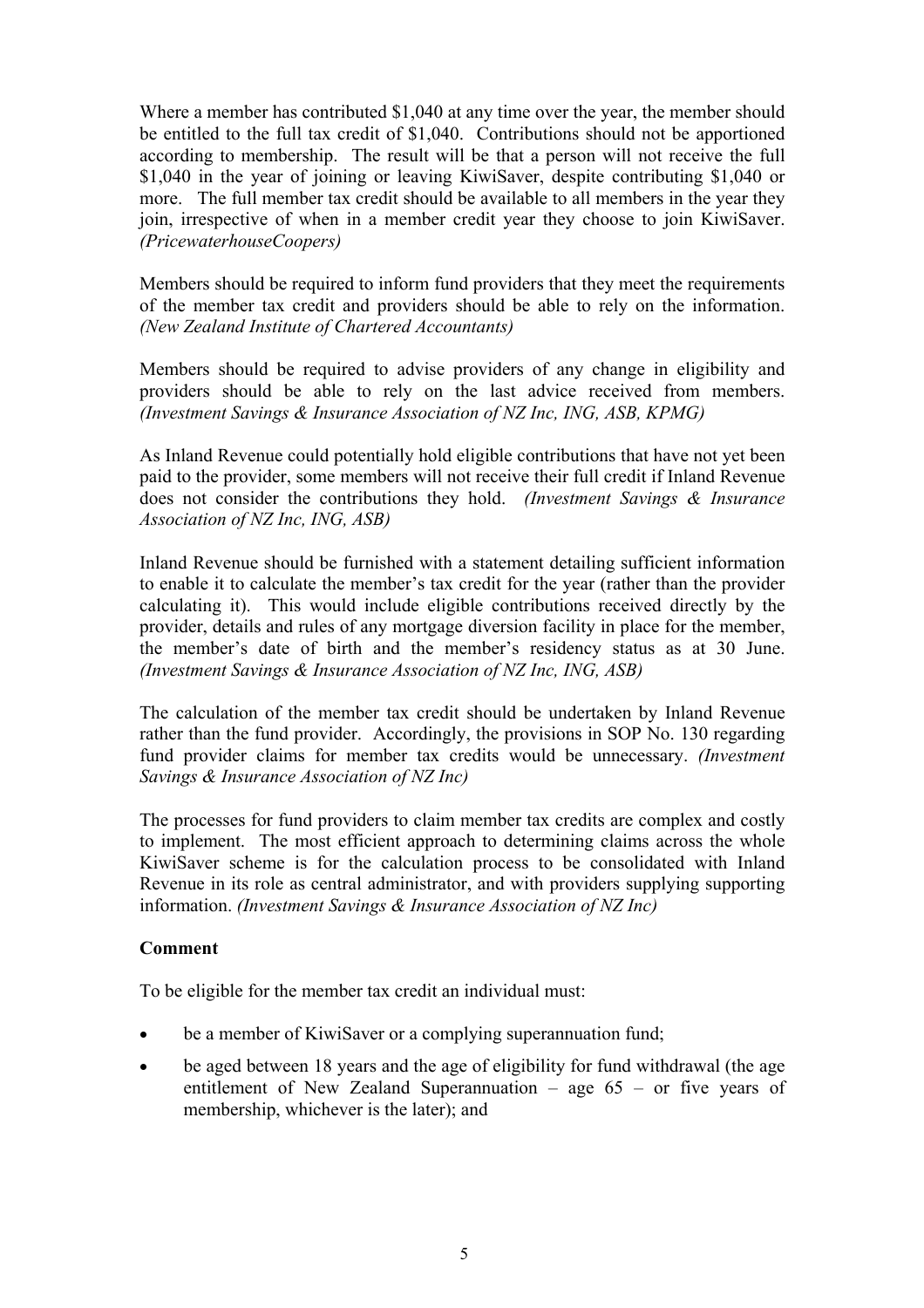have their principal place of residence in New Zealand, unless he or she is an employee of the State services working outside New Zealand, or working overseas as a volunteer or for token payment for a charitable organisation named in the Student Loan Scheme (Charitable Organisations) Regulations.

In claiming the credit the provider must:

- be reasonably satisfied of the number of days in the member tax credit year<sup>1</sup> in which the person meets the residency requirement; and
- have no knowledge that the person does not meet the other requirements.

Officials' consider that providers will hold the information necessary to satisfy themselves that a member meets the requirements relating to membership, age and withdrawal of accumulated interest.

For providers to be satisfied as to the member's principal place of residence, the policy is that providers should rely on the information that they receive, or hold, in order to determine eligibility. This means providers should be able to rely on the last address they receive or hold for the member. If a member's principal place of residence is overseas, and the provider has not been informed, or does not hold any information that would indicate that the member is living overseas, the provider would be considered to have met the test. However, officials would envisage that when sending annual information to members, the provider would request whether the current address was the member's principal place of residency.

Because there is a risk that members will not inform providers that their permanent place of residence is no longer in New Zealand, the KiwiSaver Act requires that upon application for withdrawal, members are required to sign a statutory declaration stating the periods for which their principal place of abode is New Zealand. The member tax credit could then be clawed back if they have received it for a period for which they are not entitled.

The member tax credit is designed to encourage people to join KiwiSaver and establish a saving habit. The credit is based on a maximum of \$20 per week of membership. Supplementary Order Paper No. 130 ensures that, for the purposes of the member tax credit, persons are treated as members of KiwiSaver from either the 1st of the month in which contributions are deducted from their salary or wages or the 1st of the month in which securities are allotted by a KiwiSaver scheme or a complying superannuation fund. A transitional rule will apply as a result of the legislative requirement that all contributions must be paid to Inland Revenue during the period 1 July to 30 September 2007. This transitional rule will treat membership as beginning on the 1st of the month in which a provider receives a valid membership application form if contributions are received by either Inland Revenue or the provider during the period 1 July to 31 October 2007.

 $\overline{a}$ 

<sup>&</sup>lt;sup>1</sup> "Member credit year" means a year beginning on 1 July and ending on 30 June.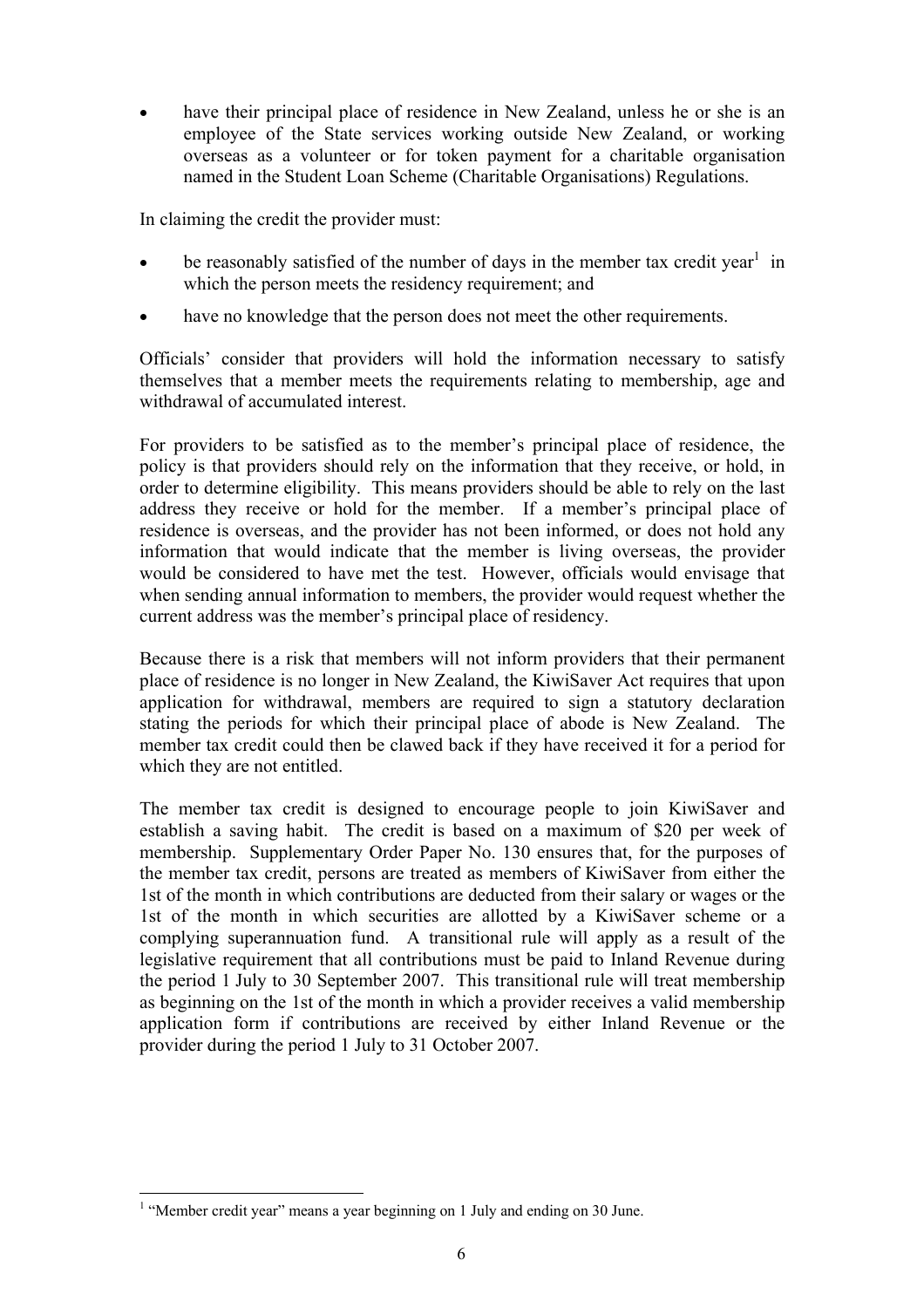Extending the full member tax credit to all members in the year they join, irrespective of when in the year they join fundamentally alters the design of KiwiSaver. The design alters from one that encourages a person to be a member as soon as possible and develop a regular savings habit, to one where a person should join on the last day of the member tax credit year and make a lump sum payment, which is much more likely to favour those on higher incomes. Such a change would also result in a significant fiscal cost with little or no positive impact on individual or national savings levels.

To alleviate the administrative burden on KiwiSaver fund providers in identifying the membership start date for the purposes of calculating the member tax credit for each member, Inland Revenue will use information from employers and scheme providers to calculate the appropriate member tax credit start date for each member. This means that information held by Inland Revenue relating to contributions deducted and provided by fund providers (as part of the information they are required to forward to Inland Revenue when a person joins KiwiSaver directly) will be used for the purposes of the member tax credit.

The bill, as introduced, requires that contributions must have been received by the KiwiSaver scheme or complying fund provider in the member credit year (1 July to 30 June) to count towards calculation of the credit. (This provision will continue for complying superannuation funds as all contributions are made directly from the employer to the provider.) However, this would mean that contributions held by Inland Revenue but not received by the provider in that year would not count. Changes proposed in Supplementary Order Paper No. 130 will allow contributions received by Inland Revenue, but not paid to the provider until after the end of the member credit year, to be treated as contributions received by the provider in that year for the purposes of the member tax credit. Supplementary Order Paper No. 130 also allows supplementary claims for these contributions to be made by providers. This allows providers to claim for earlier periods if they obtain information needed to make a claim – either where no claim was previously lodged, or where less than the maximum eligible claim has previously been paid.

To minimise the need for supplementary claims, providers have indicated a preference to claim based on the contribution information they hold at 30 June and for Inland Revenue to then add any qualifying contributions held and calculate and pay the credit on the total.

Officials have met with provider representatives to develop the claim process further. Officials consider that a process can be developed along the following lines. Providers will be required to provide Inland Revenue with the necessary information, including information about residency, mortgage diversion, and payments received directly, so that Inland Revenue can compute the entitlement and make payment. This means that providers will not have to make supplementary claims. Officials consider the current wording of the legislation provides for this process as it requires that the claim must be "in the form prescribed by the Commissioner".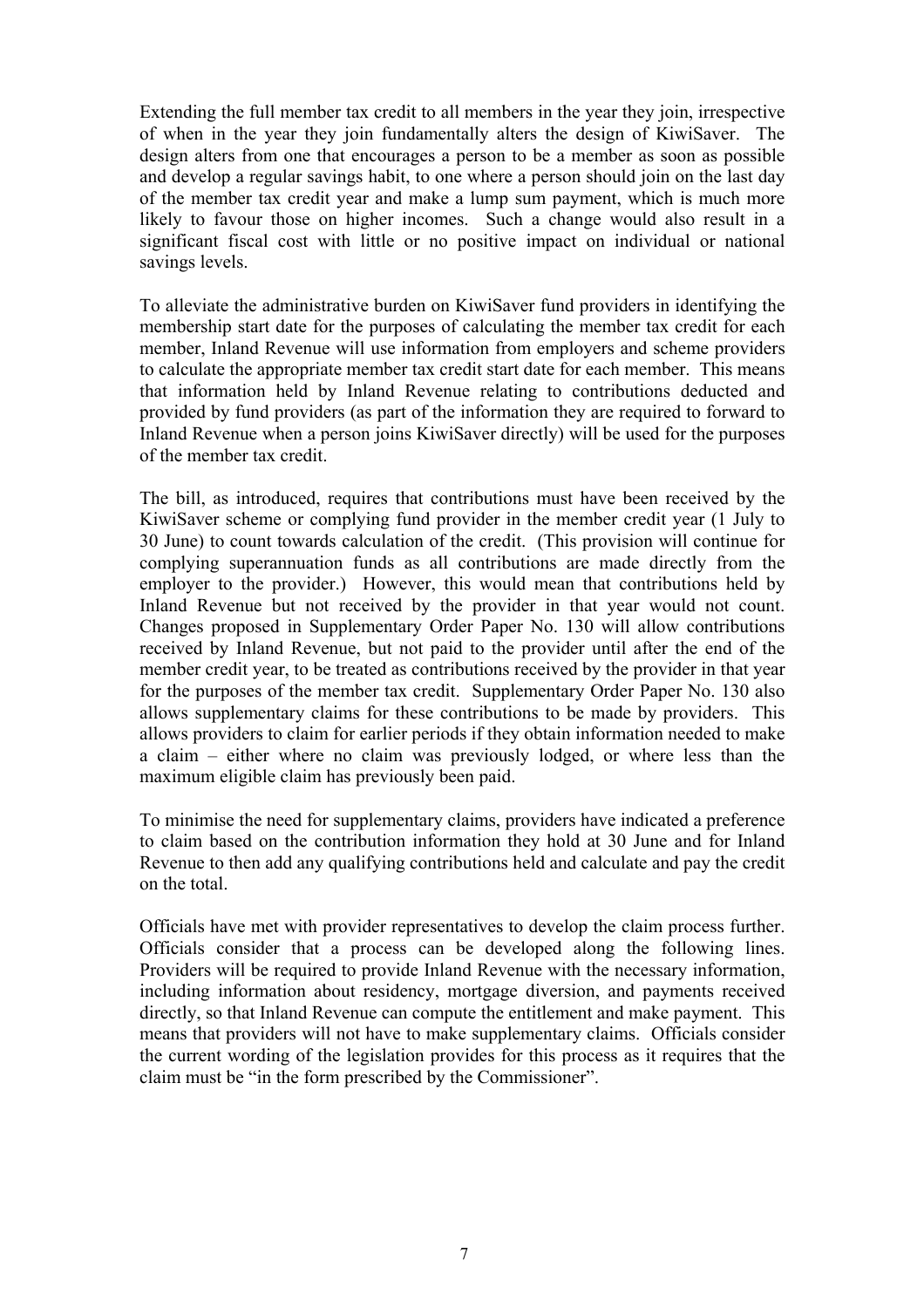Money held in the Inland Revenue holding account that may be taken into account for the purposes of calculating a person's member tax credit will not be taken into account for the purposes of calculating the member tax credit until Inland Revenue has the necessary information in relation to mortgage diversion arrangements. To minimise delays, providers have indicated that they will provide information to Inland Revenue as soon as mortgage diversion arrangements are in place.

KiwiSaver scheme providers will not be required to make supplementary claims for qualifying contributions received after the end of the member credit year (as provided in SOP No. 130). Providers would still be able to make supplementary claims if the claim is made for an earlier credit year and the tax credit has not previously been claimed.

Because the process outlined above means that Inland Revenue will be collecting and storing member tax credit values paid, officials consider that this information will no longer be required to be sent by a provider to a new scheme on transfer. Details about the value of qualifying contributions received directly, mortgage diversion arrangements, any periods of ineligibility that are the result of residence outside New Zealand and the date on which a person first became a member of a KiwiSaver scheme will still need to be provided to another scheme on transfer.

## **Recommendation**

That the submissions relating to contributions received and held by Inland Revenue but not on-paid to the provider until after the member credit year count as contributions for calculating the member tax credit for that year, be accepted. Note that the Supplementary Order Paper No. 130 allows contributions held by Inland Revenue to be counted in the calculation of member tax credits.

That the submissions relating to Inland Revenue calculating the member tax credit be accepted so that the process for claiming the member tax credit is as follows:

- Providers will forward necessary information regarding residency and mortgage diversion to Inland Revenue.
- Inland Revenue will calculate the member tax credit based on this information.
- Inland Revenue will make supplementary member tax credit payments as appropriate, when additional information is available in relation to money in the holding account.

That the KiwiSaver Act be amended so that KiwiSaver providers are no longer required to provide information about the amount of the member tax credit received or information about previous claims made by them to a new KiwiSaver provider.

That submissions to make the member tax credit available in full regardless of when in the year the member joins, provided the full qualifying contribution is made, be declined.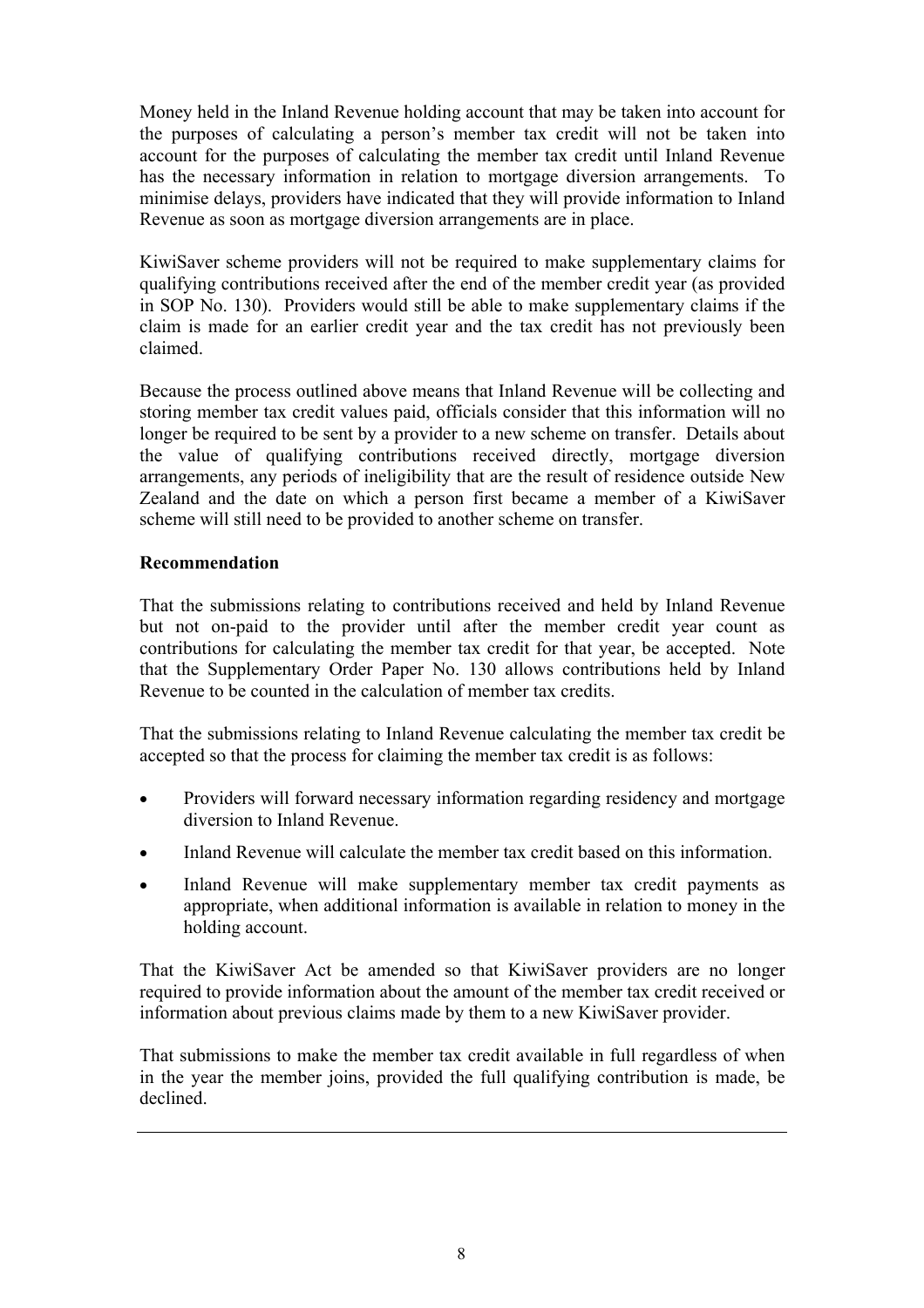## **Issue: Member tax credit – timing of payment to providers and splitting of credit between providers**

#### **Submissions**

*(17 – Mercer Human Resource Consulting, 23 and 23A – Investment Savings & Insurance Association of NZ Inc, 45 – Chapman Tripp, 47 – ING, 54 – ASB, 61 – KPMG, 91 and 91A – New Zealand Institute of Chartered Accountants)* 

No timeframe is stated within which the payment needs to be made by Inland Revenue. There should be a timeframe in which the Commissioner must pay the credit to the provider. *(Investment Savings & Insurance Association of NZ Inc, ING, ASB, KPMG, New Zealand Institute of Chartered Accountants)* 

The timing of the payment of a tax credit to one fund provider should not be determined by provision of information from all qualifying funds to which a member is contributing. A timeframe similar to the employer monthly schedule would ensure the member credit is delivered within the same timeframe as the proposed employer tax credit. *(ASB)*

The arrangements for claiming the tax credits are complex. Mercer Human Resource Consulting supports tax credits paid to providers on a first-come basis rather than a KiwiSaver scheme having priority over complying superannuation funds. *(Mercer Human Resource Consulting)*

Splitting between providers is impractical and will cause delays in payment, as Inland Revenue will wait to receive information from all providers. The member tax credit should first be paid to the member's KiwiSaver account if they have one. Any balance should be paid to the member's complying funds on a first-come basis until the annual limit is exhausted. *(Investment Savings & Insurance Association of NZ Inc, ING, Chapman Tripp)*

#### **Comment**

Officials have grouped together submissions relating to the timing of the payment to providers and the splitting of credit between providers as the issues are inter-related. The member tax credit will be calculated and claimed on an annual basis (30 June). There is no timeframe on the payment to be made by the Commissioner as that would require a time limit "due date" on providers in terms of providing this information to the Commissioner. While the legislation allows for the Commissioner to set a due date upon which the claim needs to be furnished to the Commissioner, no timeframe has been set. This was considered the most flexible approach given that providers would be required to develop systems by July 2008 to claim the credit. It allowed the Commissioner to determine a date based on whether providers were able to submit claims so all claims could be made at the same time to allow pro-rating between providers.

The rationale behind the pro-rata payment where a person has more than one fund provider was to treat all providers equally.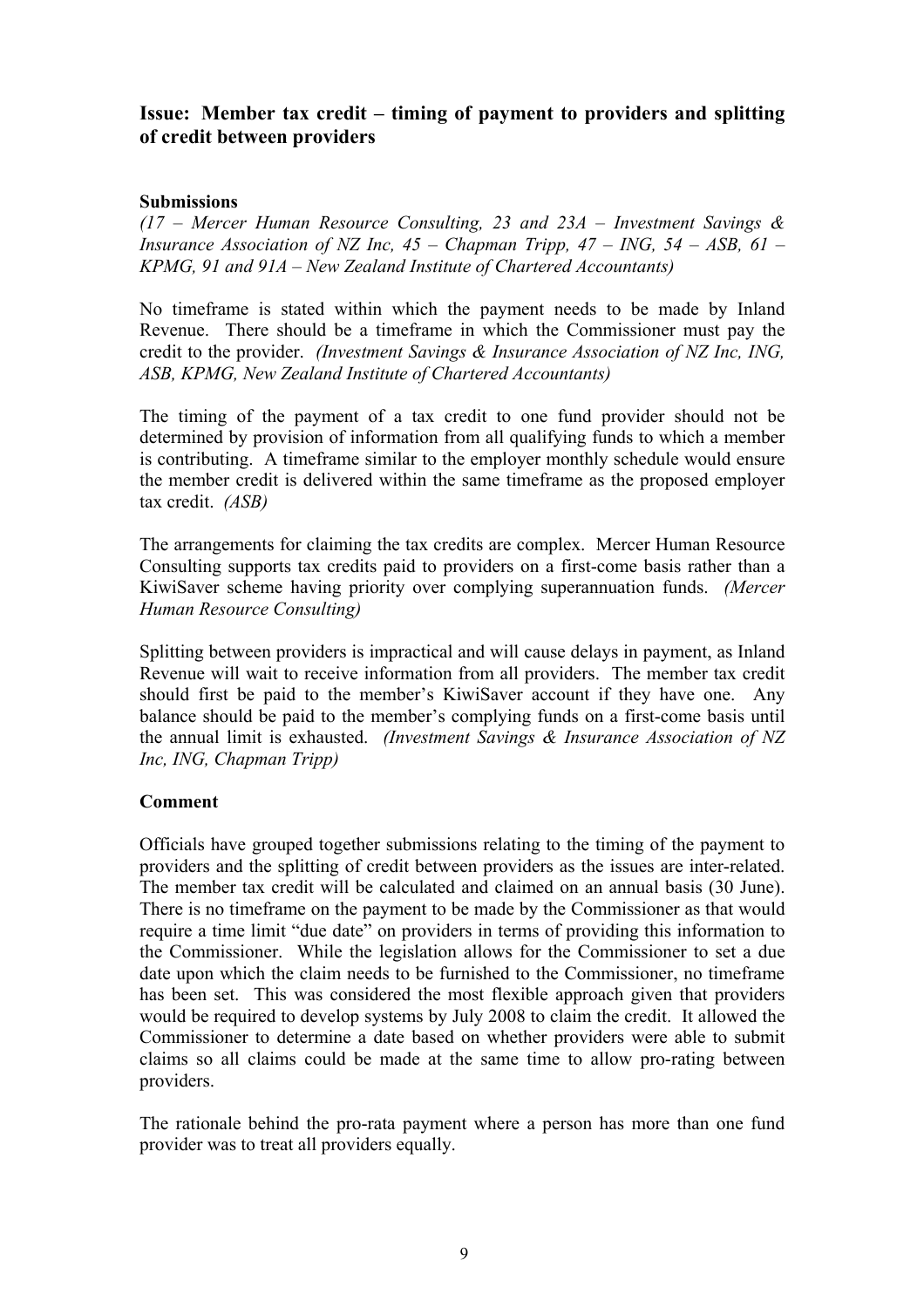Officials accept that a timeframe would provide certainty for providers. Unlike the employer tax credit, the member tax credit is not linked to the PAYE remittance process. The employer tax credit is integrated with the PAYE remittance process to allow for the value of the credit to be given to employers at the same time the employer is required to remit the contributions to providers or Inland Revenue. The employer monthly schedule filing timeframes depend on the size of the employer. Requiring the member tax credit to be paid within the same timeframe as the employer tax credit would impose additional administrative costs on providers and Inland Revenue. We consider that an appropriate timeframe to process and pay the credit would be 30 working days after the Commissioner receives a claim from a provider (that is, 30 days after receipt of the necessary information to enable Inland Revenue to calculate the claim).

The legislation currently provides that fund providers must furnish the claim on a date determined by the Commissioner. The reason for the due date was to ensure that each provider had the same opportunity to claim the credit for members who contribute to more than one scheme. Removing the pro-rating of the credit between the providers removes the need for a due date other than after the end of the member credit year. For simplicity, officials consider the credit should be paid to providers on a firstcome, first-served basis.

Furthermore, there should be no priority afforded to KiwiSaver over complying superannuation funds. To do so would require all claims by complying superannuation funds to be held pending the receipt of claims from KiwiSaver funds. Inland Revenue will ensure that a member's tax credit for the year is limited to the lesser of the contributions made or the maximum credit for one year.

Officials therefore recommend that the process for claiming and processing a member tax credit be as follows:

- Claims for a member credit year (1 July to 30 June) are to be filed after 30 June (being the end of the member tax year).
- Upon receipt of a claim, Inland Revenue has 30 working days to process and pay the claim to the provider.
- Member tax credits are paid on first-come basis (that is, paid to the provider, whether it is a KiwiSaver or complying superannuation fund that first makes a claim for a member tax credit).

## **Recommendation**

That the submissions be accepted, so that the process for claiming a member tax credit is as follows:

- Claims for a member credit year (1 July to 30 June) are to be filed after 30 June (being the end of the member tax year).
- Upon receipt of a claim, Inland Revenue has 30 working days to process and pay the claim to the provider.

Member tax credits are paid on first-come basis.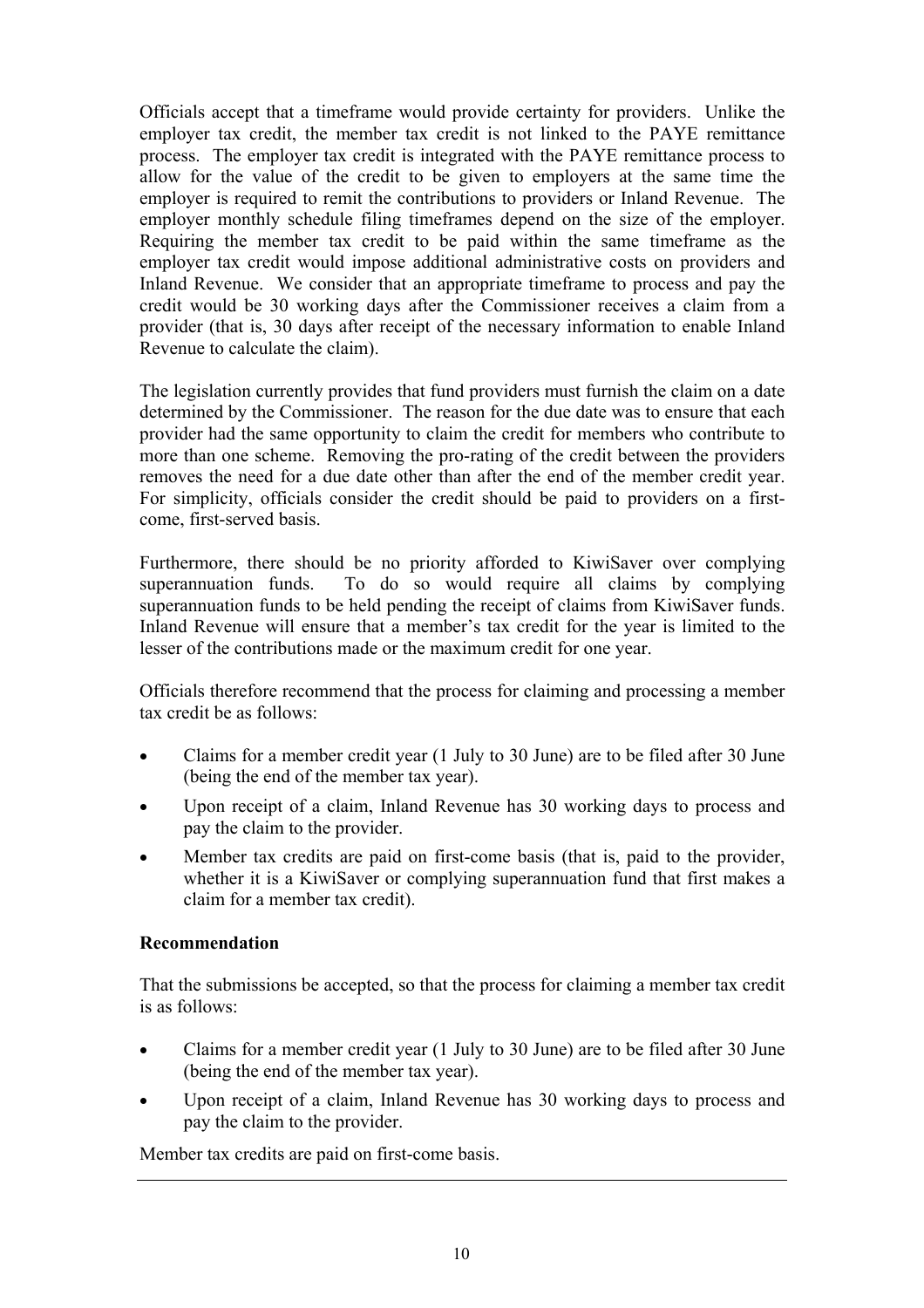## **Issue: Definition of "creditable membership"**

#### **Submission**

*(Matter raised by officials)* 

SOP No. 130 includes a proposed change to ensure that savers will be eligible for the member tax credit from the date they begin making contributions. A definition of "creditable membership" is proposed, which effectively provides the start dates for eligibility to receive the member tax credit. Officials have identified that individuals who join via their employer and who also make a voluntary contribution directly to Inland Revenue (before deductions from their salary or wages begin) will not be eligible for the member tax credit until the date deductions from salary or wages begin.

#### **Comment**

Officials recommend that the proposed definition of "creditable membership" be amended to provide that when a person joins via their employer, the period of eligibility begins from the earlier of the date the first deduction is made from salary and wages or the date a voluntary contribution is received by Inland Revenue.

#### **Recommendation**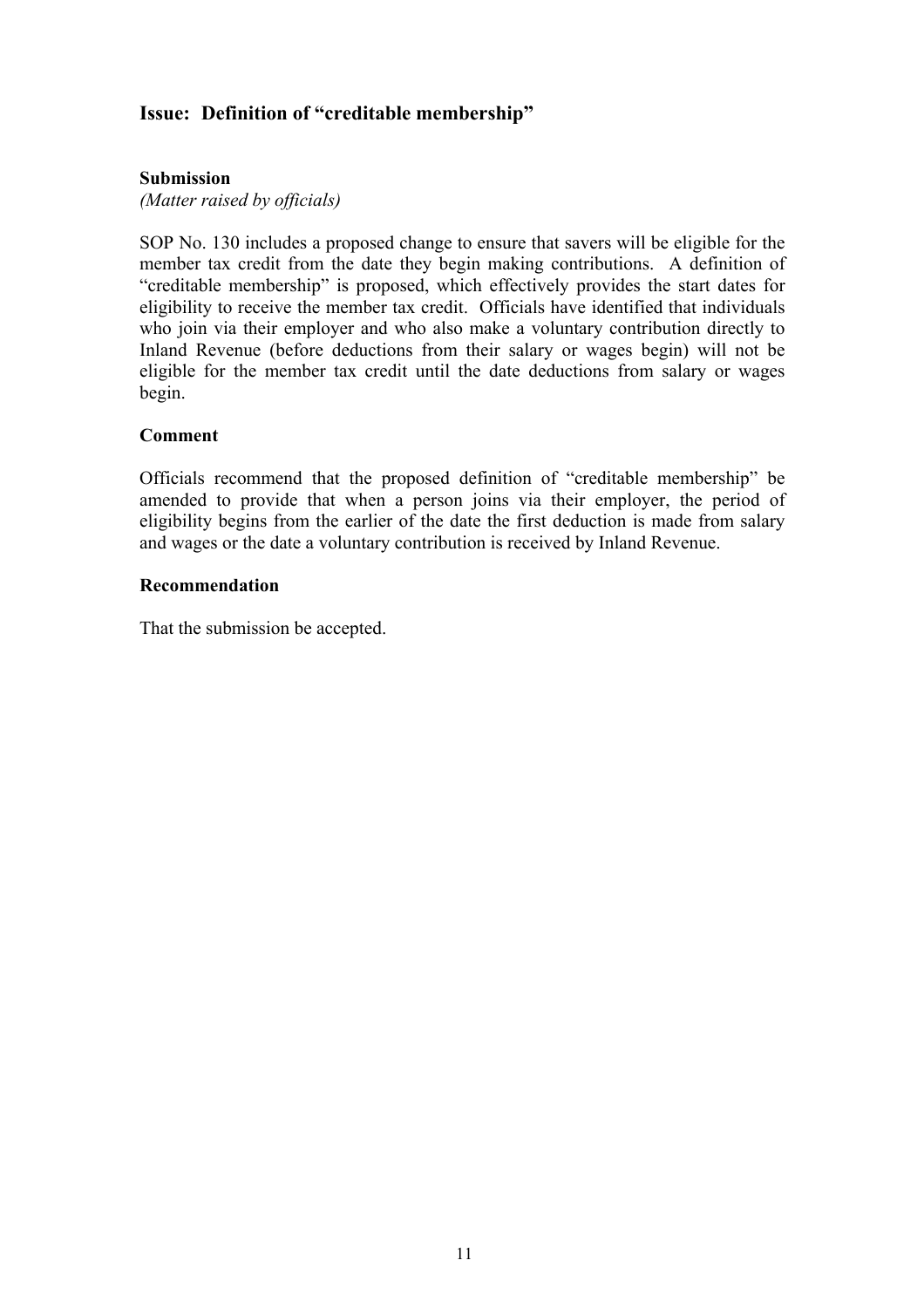#### **Submission**

*(87 and 87A – ASFONZ)*

Two further options should be introduced to make the offset condition relating to the exclusion of specified superannuation contributions to existing superannuation schemes that are subject to vesting more equitable:

- a similar rule to that used in section 25 of the KiwiSaver Act for exempt employer criteria should be introduced, whereby vesting scales of up to five years are permitted; or
- paragraph (iv) should provide for an offset "to the extent that" specified superannuation contributions vest in the employee.

#### **Comment**

Officials have recommended a change to the vesting requirements in Volume 2 of the Officials' Report for the other contributions test. Specifically, officials recommended that employer contributions that vest within five years may count towards the compulsory rate. This approach is consistent with the rules for exemption from automatic enrolment (an employer can only get an exemption if their contributions to the scheme vest within five years).

The submission notes that an alternative approach may be to enable an offset, to the extent that the contribution vests within the employee. This approach would enable any employer contribution that is vested to count towards the compulsory rate (without requiring the full contribution to be vested). This approach aligns with the initial policy intent that vested contributions count towards the compulsory rate. Officials recommend that this approach be adopted for the proposed five-year vesting requirements, and that employer contributions to an existing superannuation scheme should count towards the compulsory rate, to the extent that the contributions are vested by the end of the fifth year.

Note that officials have previously recommended (Volume 2 of the Officials' Report, pages 39 and 40) that for the contribution to count towards the compulsory employer contribution it must vest within five years. The context of the comment was that *all* the contributions must be fully vested in their entirety within this time.

#### **Recommendation**

That the submission be accepted. That employer contributions to an existing superannuation scheme should count towards the compulsory rate, *to the extent that* the contributions are vested by the end of the fifth year.

That the Committee note that this recommendation replaces the recommendation on page 40, Volume 2 in relation to the issue of vesting.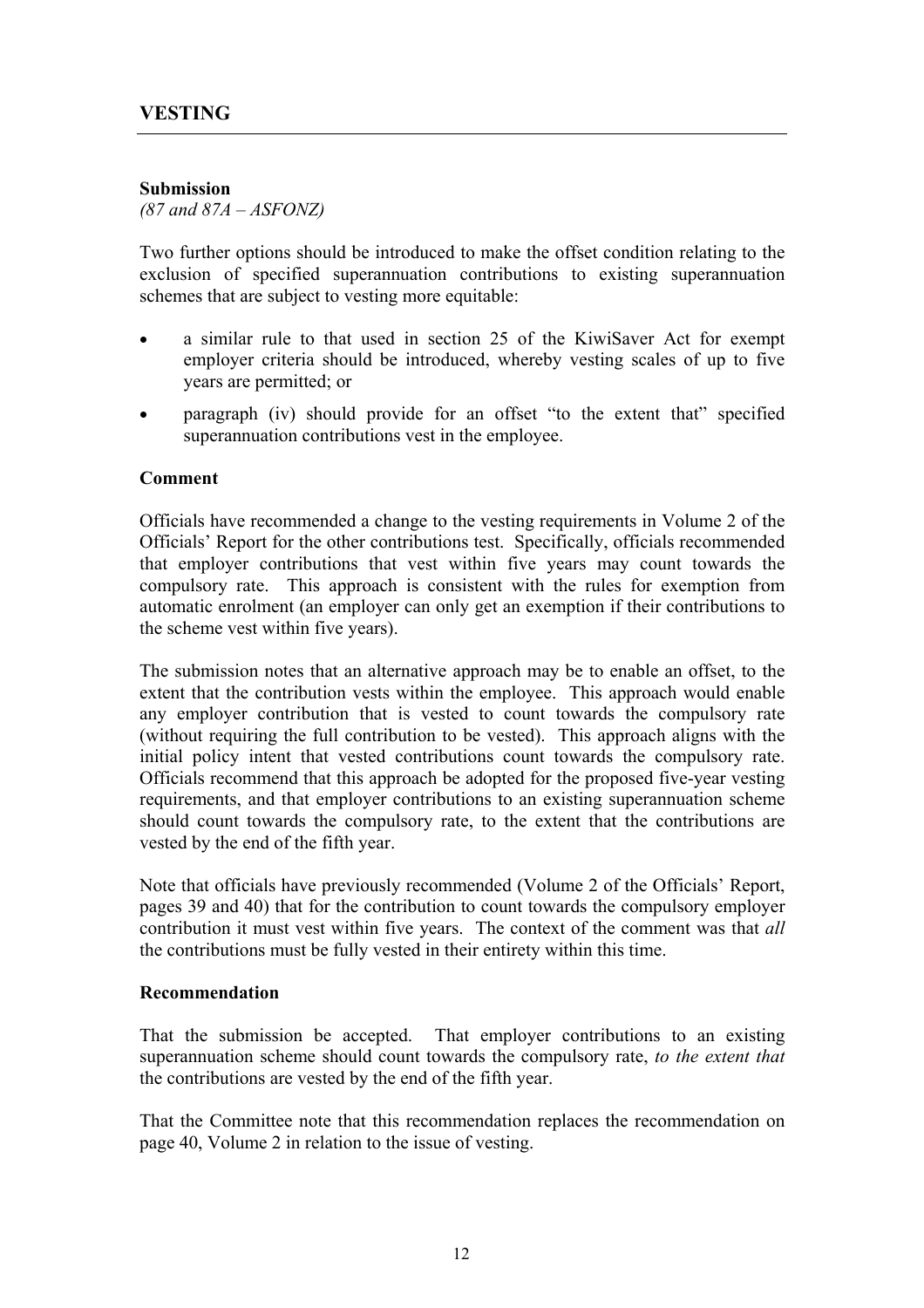#### **Issue: Section numbering**

#### **Submissions**

*(102 – Chapman Tripp, 87B – ASFONZ)* 

Section 205B should be renumbered as 205A, as there is precedent for a new section being inserted as an "A". *(Chapman Tripp, ASFONZ)* 

The abovementioned provision maybe more appropriately included as section 209A, which is about the interface with Securities Law. *(ASFONZ)*

#### **Comment**

Officials agree that section 205B is more appropriately numbered as section 205A. Officials, however, consider that the provision fits more comfortably next to section 205 rather than section 209. This is because section 205 also requires information to be included in investment statements. Section 209, however, deals with potential liabilities under the Securities Act.

#### **Recommendation**

That the submission in relation to renumbering the provision as section 205A be accepted.

That the submission in relation to the placement in the KiwiSaver Act be declined.

#### **Issue: "Activities" heading**

#### **Submission**

*(102 – Chapman Tripp, 87B – ASFONZ)* 

The words "under the 'Activities' heading" in subsection (3) of section 205B should be deleted, as there is no requirement in the regulations for such a heading in the investment statement. *(Chapman Tripp, ASFONZ)*

#### **Comment**

The purpose of section 205B(3) is to enable the provider of a KiwiSaver scheme to know where the requirement for such disclosure should fit into the investment statement. The Securities Regulations prescribe information that must be contained in the investment statement. They also prescribe a number of headings that must be included in those statements. Other headings used in the Securities Regulations are used for illustrative purposes, and do not necessarily have to be included in the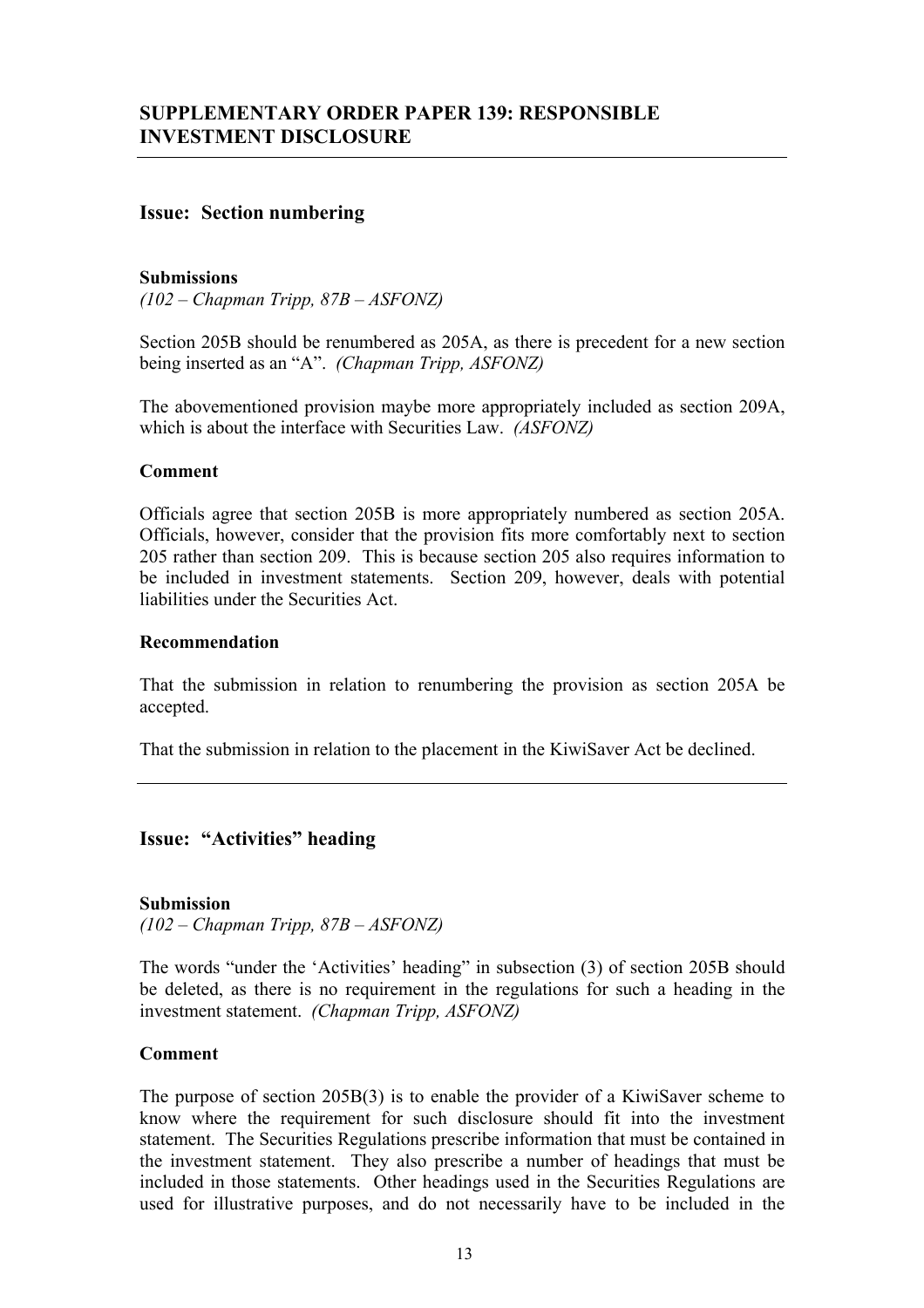investment statement. The "Activities" heading is one of the optional headings that can be used. Officials agree that the words "under the "Activities" heading" should be deleted, as this may cause confusion with the application of the optional headings in the Securities Regulations.

#### **Recommendation**

That the submission be accepted.

## **Issue: Best financial interests of members**

#### **Submission**

*(102 – Chapman Tripp)* 

The proposed section 205B should be redrafted to enable schemes to adhere to their obligations to ensure that they are acting in the best interests of members. Proposed section 205B contained in the Supplementary Order Paper requires the inclusion in a scheme's investment statement of one of two possible statements. However, both statements, if unqualified, potentially expose the scheme trustee to breach of trust actions and/or review of investment decisions.

#### **Comment**

The submission suggests that this disclosure requirement could conflict with the fiduciary duties of trustees, to act in the best financial interests of the scheme members. The trustee has an overriding duty to act in the scheme members' best financial interests. When responsible investment considerations are relevant to the scheme's expected financial returns, the trustee will be required to take these matters into account. However other (financial) considerations may outweigh the desirability of choosing a particular "responsible" investment or "responsible" investment strategy, over one that does not have those features. Trustees need the ability to explain that the overriding consideration is financial interests of the members, but to explain how responsible investment considerations can be taken into account within that constraint.

It is argued that if unqualified, the prescribed statement may lead to potential breaches of trustee duties. Of the two statements set out in SOP No. 139 Chapman Tripp suggests that the statement in proposed subsection (2) must be qualified, while the statement in subsection (3) does not require qualification. However, it should be noted that a provider is always able to qualify this further in their investment statements if they choose to do so. Proposed section 205B only prescribes the minimum disclosure requirements. The requirement in subsection (2) is to allow providers to explain "the extent to which they take environmental, social and governance considerations into account". It does not prescribe that any particular level of extent is required.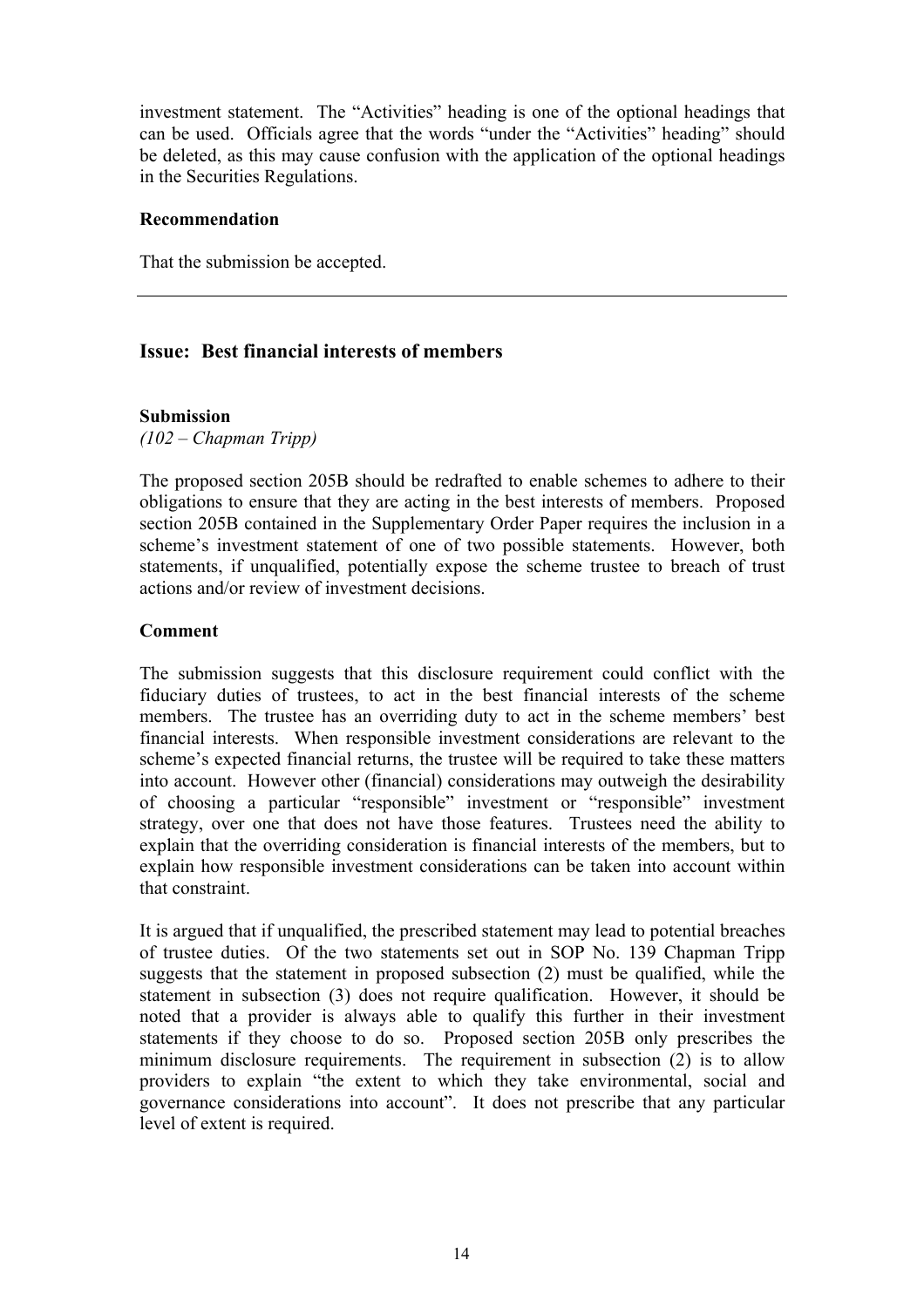Officials suggest that acting in the best financial interests of the members and responsible investment are not necessarily mutually incompatible. To this end, a provider may choose, for example, to explain that while it takes responsible investment into account when establishing its investment policies, those policies are secondary to acting in the best financial interests of members. As such, a provider may give effect to both the best financial interests of members and a responsible investment strategy at the same time. Alternatively, providers may establish funds where responsible investment is an integral component of the investment strategy.

It should also be noted that adopting either statement required by clause 205B would not expose a trustee to a breach of trust action, or at least put a trustee at risk of losing a breach of trust action as it is a good defence in law that the trustee acted in accordance with law. A provision of statute law imposing a duty on a trustee may in any event implicitly override any duty on a trustee imposed on him by the trust deed.

#### **Recommendation**

That the submission be declined.

## **Issue: The "tie breaker" principle**

#### **Submission**

*(102 – Chapman Tripp)* 

Chapman Tripp suggests that one approach to responsible investment open to trustees is to adopt the "tie breaker" principle. The approach involves the trustee recognising that responsible investment considerations are non-financial, but that in a situation where the trustee can choose between two particular investments or investment strategies, one being a "socially responsible" investment and the other not, and the expected financial performance from each is the same, the trustee can be influenced by responsible investment considerations. If this approach is adopted, that could be explained in the further explanation given on the scheme's website.

#### **Comment**

The current position in SOP No. 139 enables trustees to adopt this approach if they determine it is appropriate. Trustees may disclose in their investment statements that they have an approach to responsible investment, and refer members or potential members to their website for more information on how they implement the tie breaker approach.

#### **Recommendation**

That the submission be noted.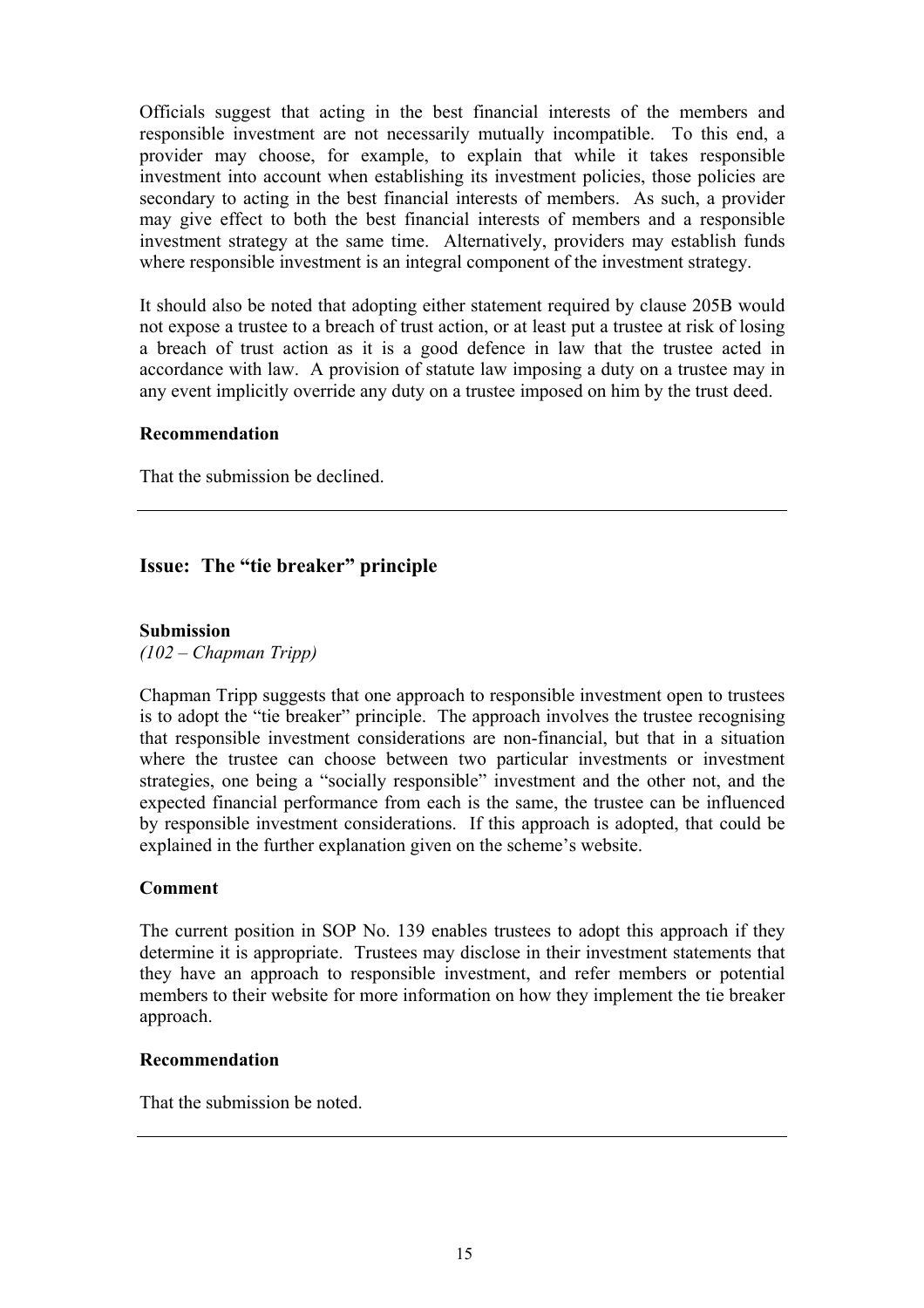## **Issue: The ability to change approaches to responsible investment**

#### **Submission**

*(87B – ASFONZ)* 

The nature of the provision may create confusion about trustees' duty to act in the best interests of members. The proposed provision suggests that the decision in either direction about its investment policy is irrevocable and of indefinite application.

This issue may be addressed if issuers of KiwiSaver schemes were able to flag in their investment statements that the approach being adopted at any point was applicable "as at the date of the investment statement", and as such would enable the issuer to change their adopted approach.

This approach would be further facilitated if issuers were able to include the information in a supplementary document to the investment statement. This would ensure that as approaches to responsible investment changed, issuers would not be faced with the costs of reprinting their investment statements

#### **Comment**

The submission suggests that, as trustee law clearly requires trustees to act in the best interests of beneficiaries of the scheme at all times, this must include a regular review of whether responsible investment is taken into account at any time. The drafting of the proposed section may suggest that the approach to the policy is irrevocable.

ASFONZ suggests two possible remedies to this. They include enabling the issuer to include the relevant statements in a supplementary document to the investment statement or enabling the issuer to flag that the approach may be changed, by specifying that the approach was applicable "as at the date of the investment statement".

Officials agree that enabling the issuer to flag that the approach may be changed – by specifying that the approach was applicable "as at the date of the investment statement" – is desirable. However, officials do not consider that a supplementary document is appropriate. The primary reason for this is that the document would then fall outside the scope of the Securities Act and would not be subject to regulation by the Securities Commission.

#### **Recommendation**

That the submission be:

- accepted in relation to issuers being able to specify that the approach was applicable "as at the date of the investment statement"; and
- declined in relation to the use of supplementary documents.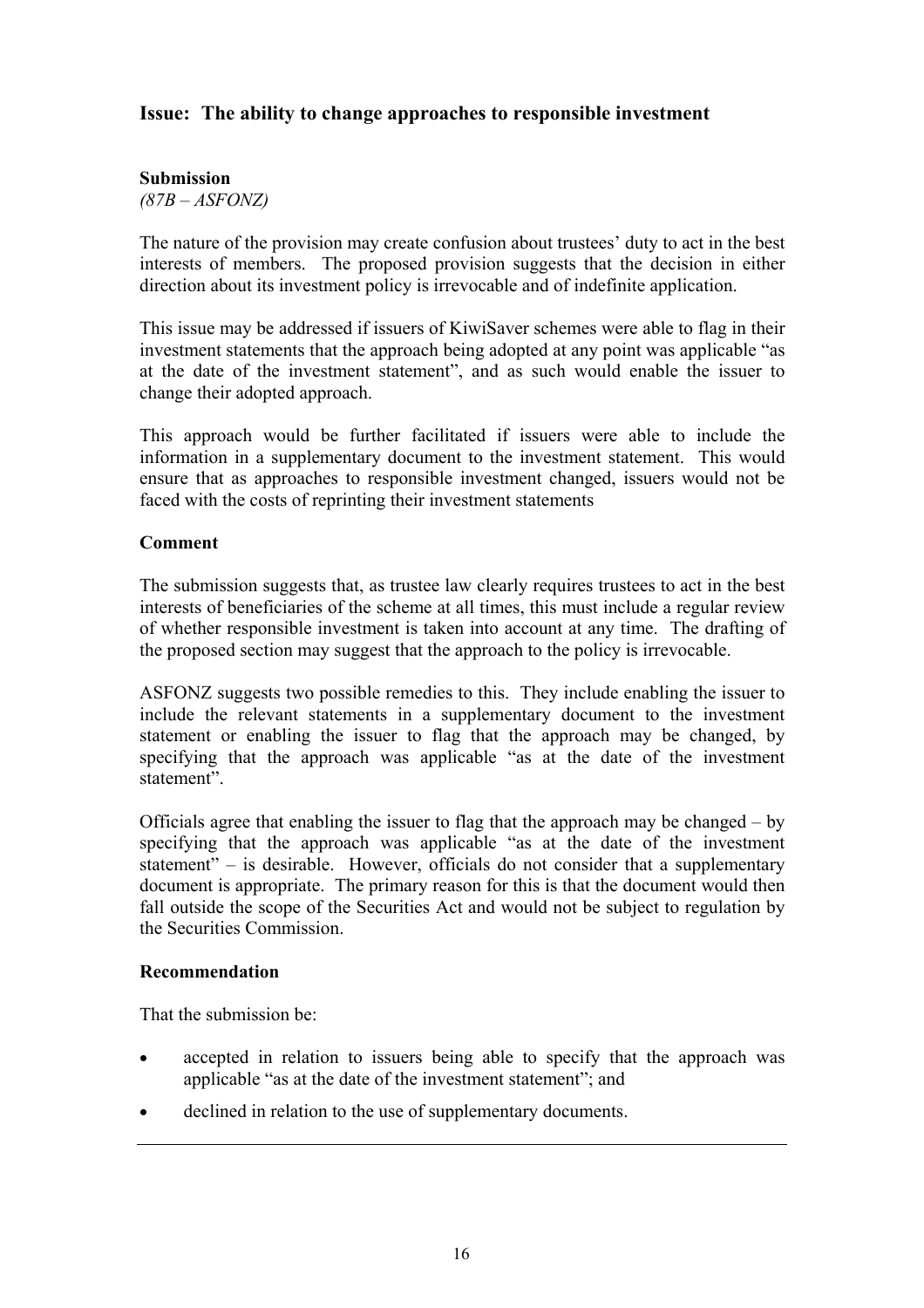## **Issue: Implementation date**

#### **Submission**

*(87B – ASFONZ)* 

If an investment statement is dated before 1 April but is provided to a member of the public after 1 April 2008 and is accompanied by a separate document containing the relevant information in section 205B, it should be compliant with the provisions in section 205B.

Similarly, if an application for subscription is made on the basis of an investment statement distributed before 1 April and does not comply with section 205B the subscription should be equally valid if a statement that is compliant with section 205B is sent to the investor within 14 days of subscription.

#### **Comment**

The submission has raised transitional issues relating to the introduction of the investment statement provisions in section 205B. The submission essentially enables schemes to maintain pre-existing investment statements, if the requirements in section 205B are included in a supplementary document. The current construction of the section provides flexibility for providers. The Securities Commission allows supplementary documents to be issued alongside their investment statements in certain instances. The proposed provision does not inhibit this discretion and continues to provide flexibility on the use of supplementary documents. It should also be noted that the Securities Commission will publish guidelines on how the relevant statements may be included in investment statements.

The submission also suggests that a subscription made before 1 April should be validated if the investment statement distributed did not contain a section 205Bcompliant statement, if a subsequent supplementary statement was provided. Officials' view is that if the subscription is made before 1 April, then it is not bound to include the statement in section 205B.

#### **Recommendation**

That the submission be declined.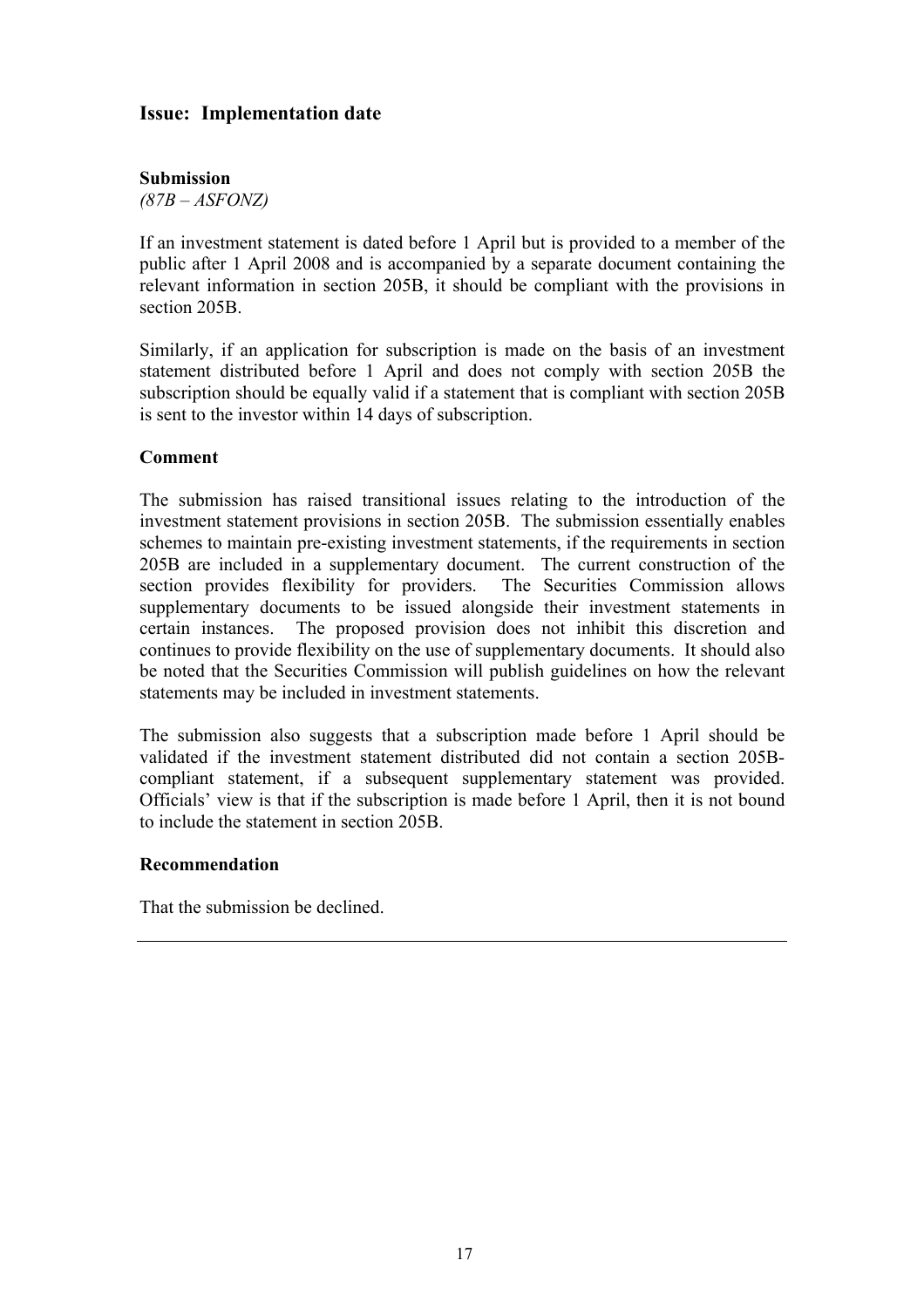## **Issue: Application date**

#### **Submission**

*(87B – ASFONZ)* 

It is understood that the proposed section 205B will come into effect from 1 April 2008. However, this date is not reflected in the current wording of the section. ASFONZ believes it would be helpful for both subsections (1) and (2) of proposed section 205B to start with "From 1 April 2008".

#### **Comment**

Supplementary Order Paper No. 139 provides for a 1 April 2008 application date for the proposed new section 205B by amending clause 2 (16) of the bill which specifies the date that provisions in the bill come into effect, to include this provision. Clause 2 (16) deals with sections in the bill coming into force on 1 April 2008. Because of this officials consider it unnecessary to include the commencement date in the actual provision.

#### **Recommendation**

That the submission be declined.

## **Issue: The requirement for a website**

**Submission**  *(87B – ASFONZ)* 

There is no existing requirement for KiwiSaver scheme providers or complying superannuation fund providers to maintain a website. The effect of this provision may be to create such an obligation. The section should be re-drafted to recognise that a reference to the scheme website applies only if the scheme has a website.

It is further suggested that this is more appropriately addressed by removing the requirement in section 205B(1)(a) completely.

#### **Comment**

Officials agree that it is appropriate for the legislation to recognise that some schemes may not provide access to a website. In these instances, it should be sufficient for people to request the information from the issuer free of charge. However, officials do not consider it appropriate to remove the obligation to provide access online, if the provider already has a website.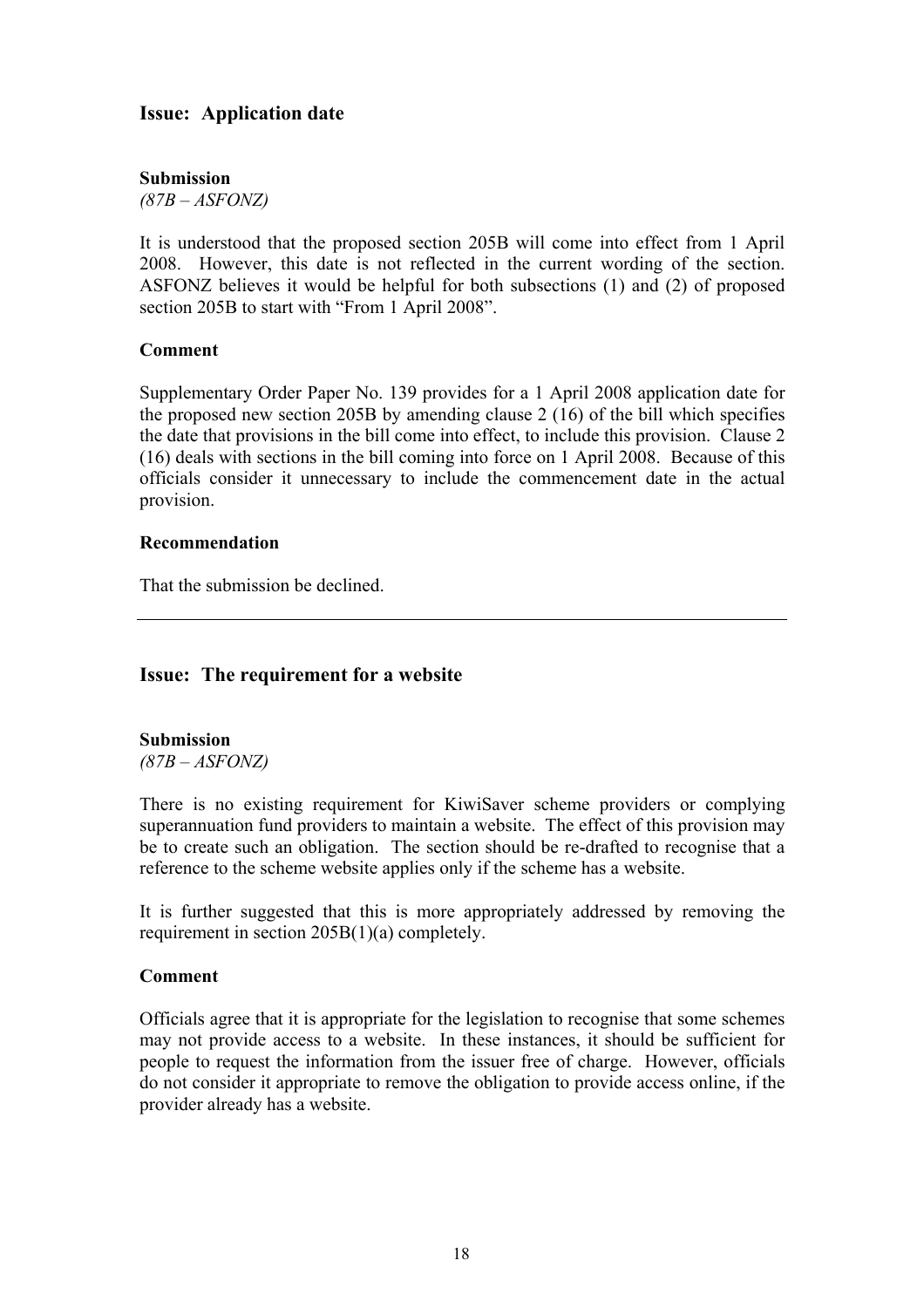#### **Recommendation**

That the submission be accepted in part, so that the obligation to provide a reference to a website applies only when the issuer has a website that can be referred to.

That the submission to remove the requirements of section 205B(1)(a) be declined.

## **Issue: Inclusion of the disclosure of responsible investment for all securities**

#### **Submission**

*(87B – ASFONZ)* 

Given the level of importance attached to responsible investment, the requirements in section 205B should not apply solely to KiwiSaver schemes, but rather to all securities. This may be achieved by amending the Securities Regulations 1983, rather than the KiwiSaver Act.

#### **Comment**

This is outside the scope of the bill. The government is currently examining the question in more detail and has established a Joint Working Party to develop some recommendations around responsible investment that have broader application.

#### **Recommendation**

That the submission be declined.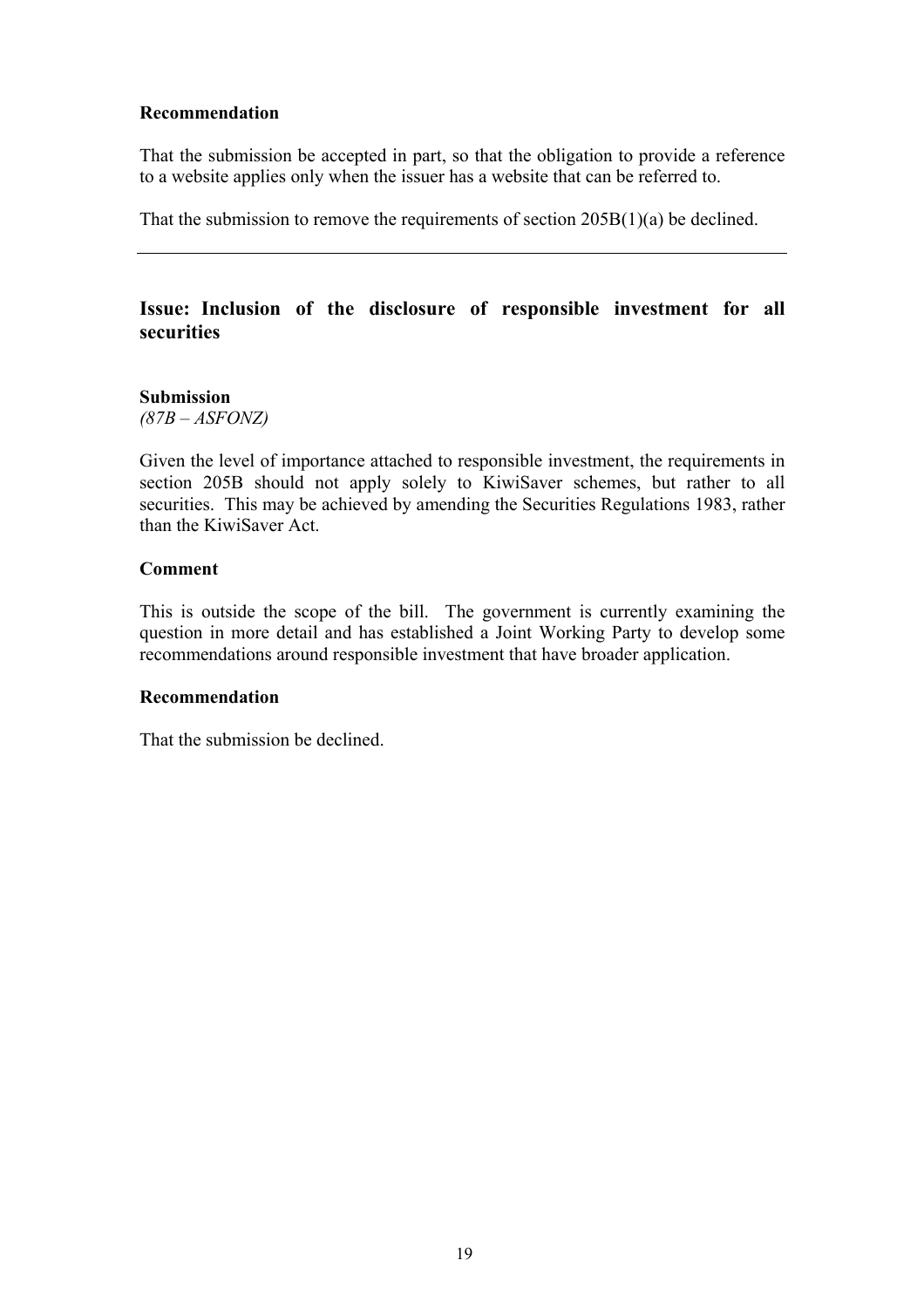## **Issue: Redraft proposed section 66A and Schedule 4**

#### **Submissions**

*(33 – Corporate Taxpayers Group, 45 – Chapman Tripp, 61 – KPMG, 74 – Deloitte, 87 – The Association of Superannuation Funds of New Zealand, 91 – New Zealand Institute of Chartered Accountants)* 

Proposed section 66A and Schedule 4 require redrafting to enable their effective application. Apart from being difficult to interpret and requiring references to three different clauses of Schedule 4, the rules do not work properly.

#### **Comment**

Officials agree with the submissions that these provisions should be redrafted to enable them to work properly.

#### **Recommendation**

That the submissions be accepted.

#### **Issue: Application date for the proposed rules for invalid enrolments**

#### **Submission**

*(Matter raised by officials)* 

In Volume 2 (KiwiSaver) of the Officials' Report on submissions on the Taxation (Annual Rates, Business Taxation, KiwiSaver, and Remedial Matters) Bill, officials recommended a number of amendments to the KiwiSaver Act to deal with invalid enrolments (see pages 81 and 82). The submission did not specifically cover the issue of the application date of the proposed amendments.

#### **Comment**

Officials consider that the following options exist as the most appropriate application date for these proposed amendments:

- date of assent of the bill; or
- 1 July 2007 (the date KiwiSaver came into effect).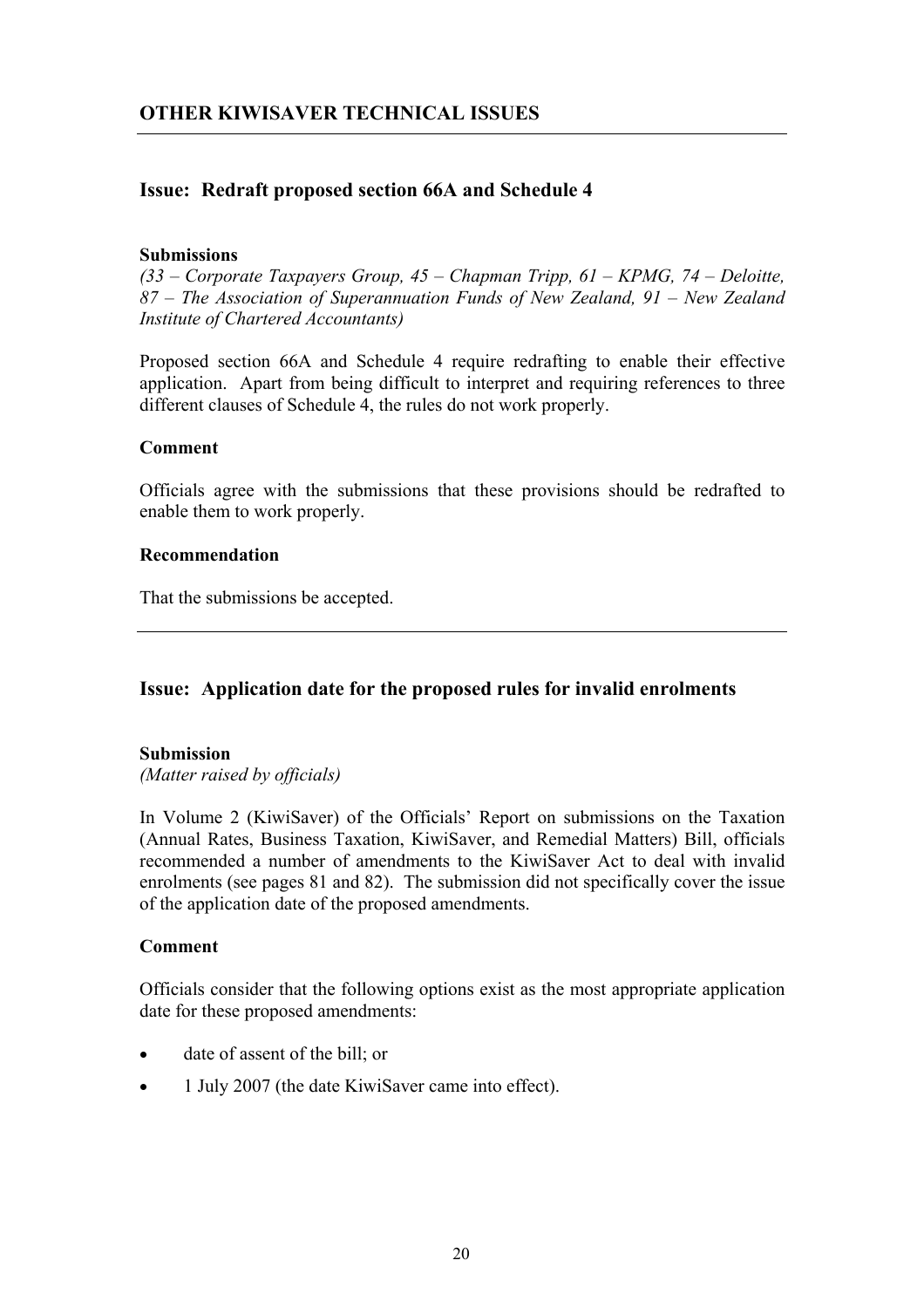The date of assent option is prospective but creates a gap in terms of the administration of invalid accounts identified during the period 1 July 2007 to the date of assent.

The proposed rules for invalid accounts will provide certainty for all the parties involved and will ensure that the person is put in the position that they would have been in if they had not been invalidly enrolled. Given this, officials consider that the proposed amendments apply from 1 July 2007, the date the KiwiSaver Act came into effect.

#### **Recommendation**

That the submission be accepted.

## **Issue: Provisions implying legislative terms into existing trust deeds**

#### **Submission**

*(Matter raised by officials)* 

The provisions in the KiwiSaver Act and the bill which have the effect of implying terms in the legislation into existing trust deeds should be amended to clarify their application.

#### **Comment**

The KiwiSaver Act and the bill contain provisions that imply terms relating to the member tax credit and compulsory employer contributions into existing trust deeds that establish KiwiSaver schemes and complying superannuation funds. In addition, as part of drafting the rules for invalid enrolments to back-date validation, the terms relating to the invalid account rules will be implied into existing trust deeds.

The provisions as drafted imply the respective law into the trust deed whereas it should be the terms (such as the definitions) used in the legislation. The relevant law will always apply despite any provisions in a trust deed.

Officials therefore recommend that the relevant provisions be amended to clarify that they imply the legislative terms into existing trust deeds rather than the law.

#### **Recommendation**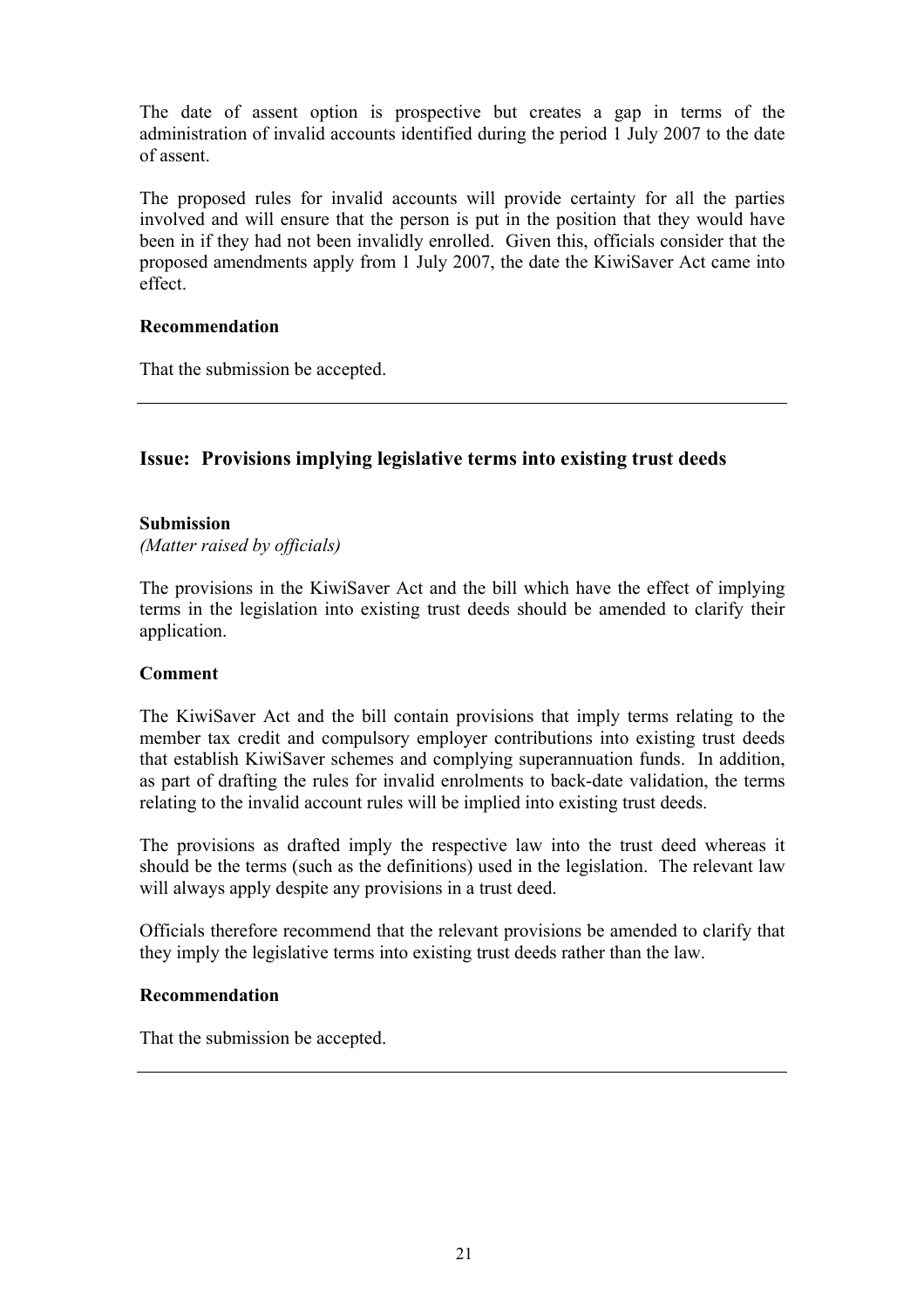## **Issue: Notification to Government Actuary of subsequent payment**

#### **Submission**

*(Matter raised by officials)* 

Proposed section 101I of the KiwiSaver Act should be amended to require a complying superannuation fund to notify the Government Actuary once payment has been received following the issue of a notice to an employer of a non-payment of compulsory employer contributions to the complying superannuation fund.

#### **Comment**

Proposed section 101I of the KiwiSaver Act deals with the non-payment of compulsory employer contributions and the actions that the Government Actuary must undertake to establish the amount of non-payment and the issuing of notices to employers and Inland Revenue.

The current rules do not require a provider to notify the Government Actuary that a non-payment has been rectified following the issue of notice from the Government Actuary to an employer requiring the amount to be paid.

Officials therefore recommend that proposed section 101I be amended to require a provider to notify the Government Actuary that an amount owing has been paid.

#### **Recommendation**

That the submission be accepted.

## **Issue: Application date of proposed amendment to sections 215 and 216 to clarify which month the penalty applies from**

#### **Submission**

*(Matter raised by officials)* 

The proposed amendment to sections 215(3) and 216(3) should apply from date of assent.

#### **Comment**

In Volume 2 of the Officials' Report on submissions to Taxation (Annual Rates, Business Taxation, KiwiSaver, and Remedial Matters) Bill officials recommended that sections 215(3) and 216(3) be amended to clarify in which month the penalty is imposed (page 117).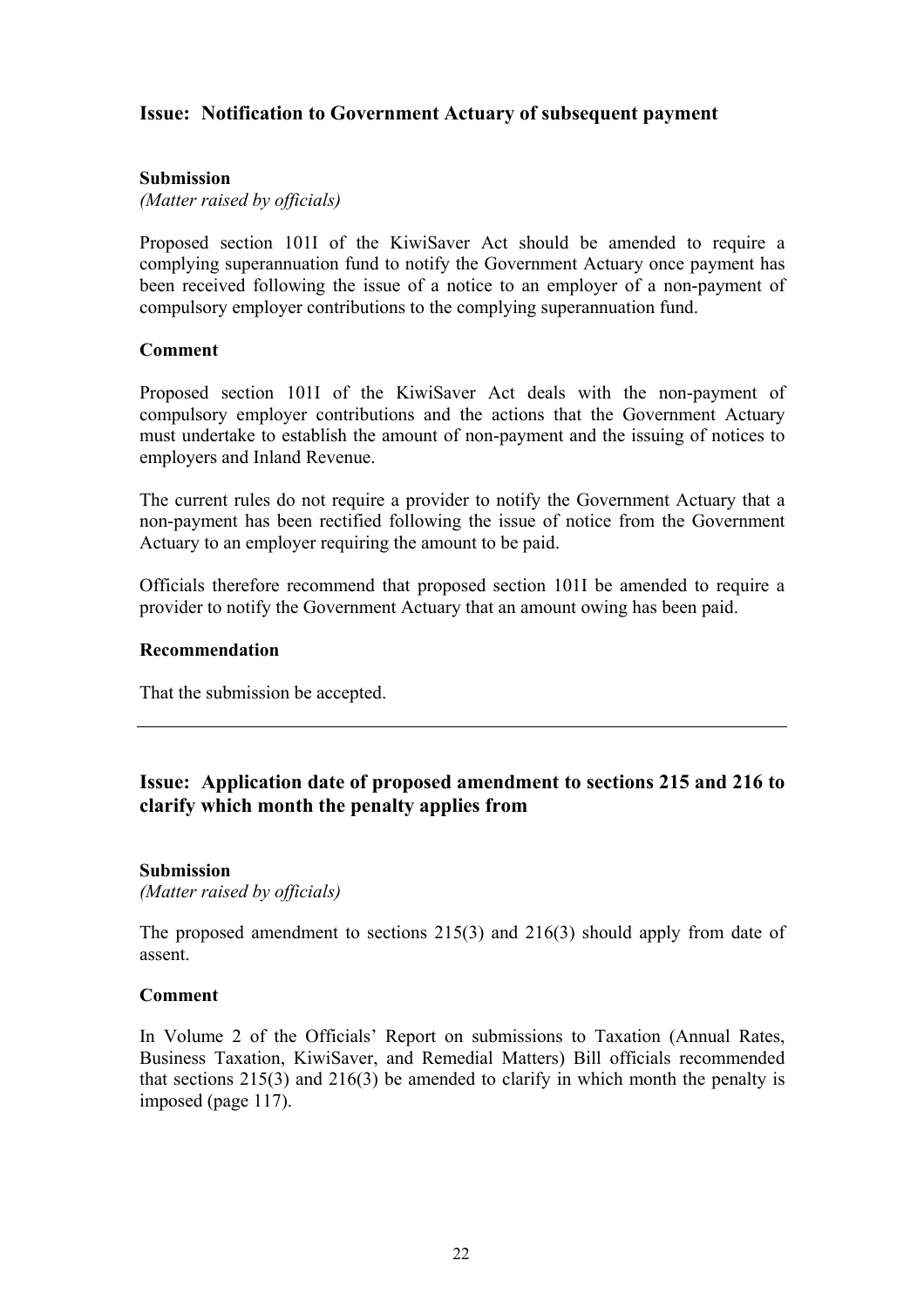Officials further recommended that the proposed amendments apply from 1 April 2008. This application date is incorrect and should have been from the date of assent.

#### **Recommendation**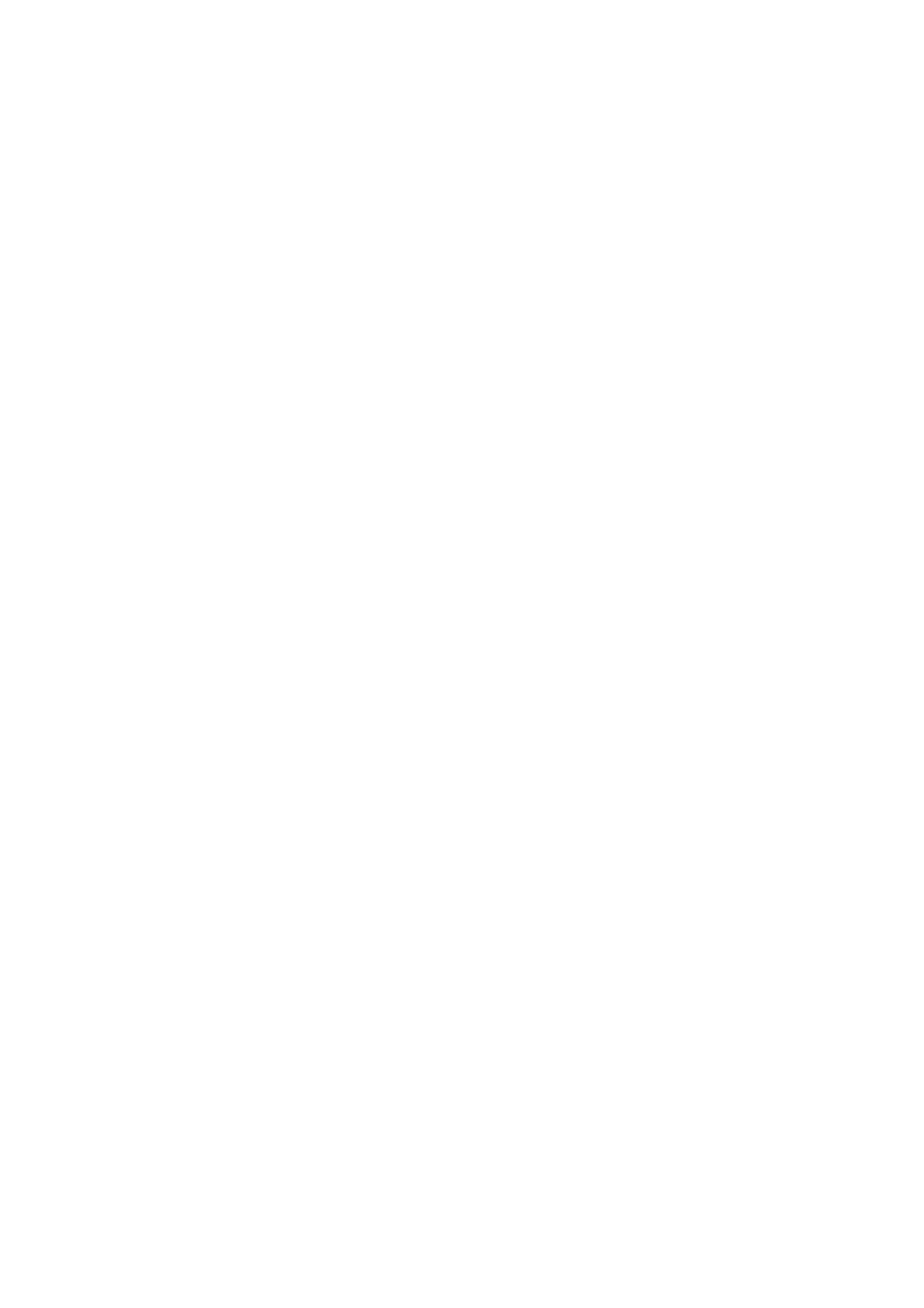## Other matters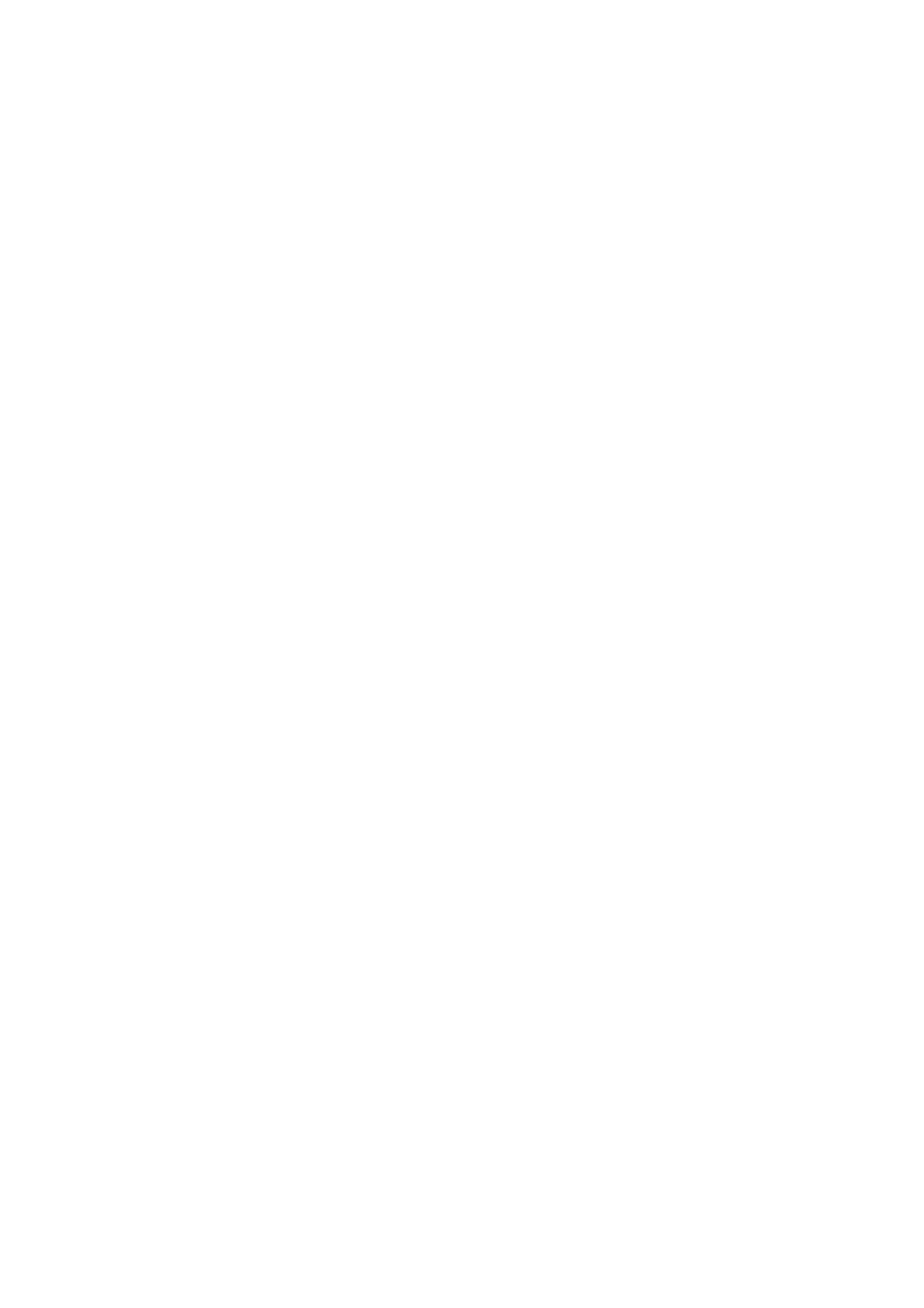#### **Submission**

*(Matter raised by officials)* 

The PIE rules should be amended to allow Auckland Regional Holdings (ARH) to wholly own a portfolio investment entity (PIE).

#### **Comment**

Officials consider that exceptions to the investor membership and investor interest size requirements in sections HL 6(1) and HL 9(4) respectively should be made to allow ARH to be the sole investor in a PIE and make an investment of any size into a PIE without jeopardising the PIE's status. This would have the effect of allowing ARH to wholly own a PIE.

The PIE rules allow other PIEs and collective investment vehicles to wholly own PIEs. Also, there are specific provisions that allow the New Zealand Superannuation Fund, the Earthquake Commission and the Accident Compensation Commission to wholly own a PIE. These specific exceptions were included because these entities are in-substance widely held, as their ultimate beneficiaries are the public. Auckland Regional Holdings is analogous as it was established by statute as an investment manager for the main purpose of providing funding for regional transport and stormwater programmes for the benefit of the Auckland public.

#### **Recommendation**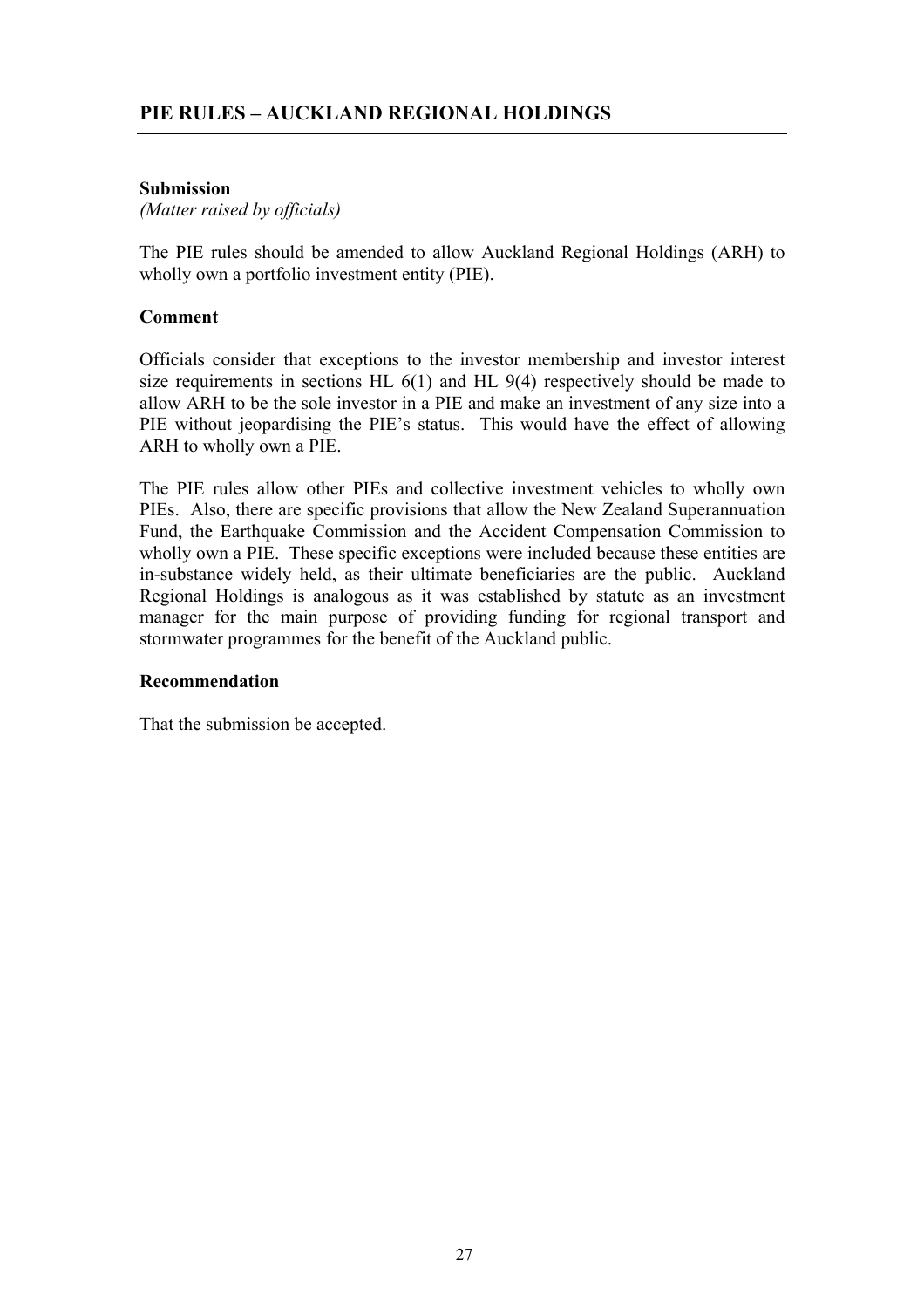## **Issue: Definition of "retirement scheme contribution" too wide**

#### **Submission**

*(Matter raised by officials)* 

The definition of "retirement scheme contribution" should be amended so that it applies only to amounts that are assessable income.

#### **Comment**

The RSCWT is a final withholding tax to be imposed instead of income tax on retirement scheme contributions made by a retirement scheme to a retirement savings scheme. The definition of "retirement scheme contribution" as drafted includes both taxable and non-taxable amounts. The policy intention is not to impose RSCWT on amounts that would not have been taxable if the amount had of been received by the person rather than the retirement savings scheme. For example, a Māori authority can distribute to its members amounts that it earned in a company before becoming a Māori authority as a non-taxable Māori authority distribution. This is because tax has already been paid when that income was earned by the company.

It is recommended that the definition of "retirement scheme contribution" be amended so that it applies only to amounts that are assessable income.

#### **Recommendation**